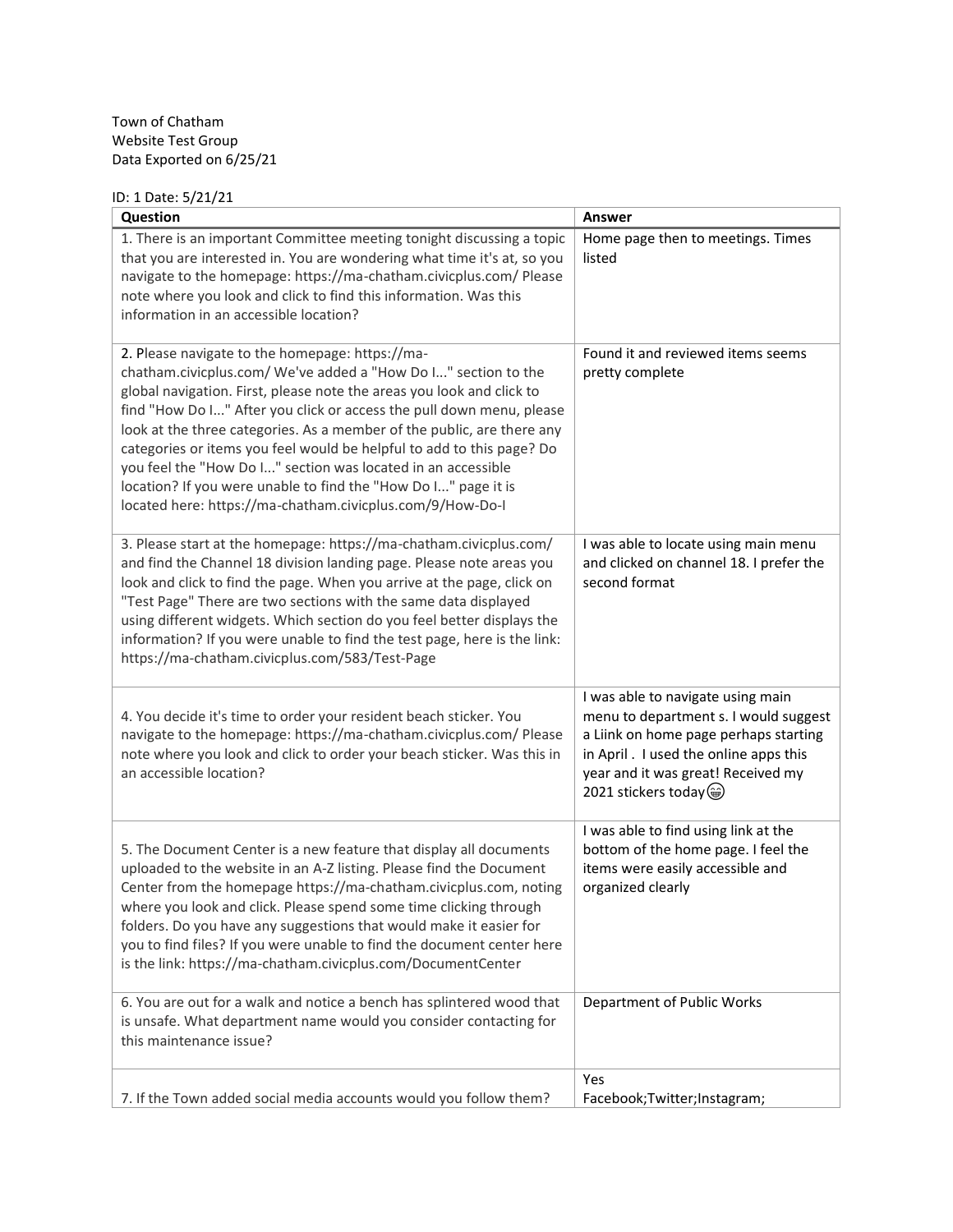| 8. If yes, which platforms would you prefer?                                                                                                                                                                                                                                                 |                                                                                                          |
|----------------------------------------------------------------------------------------------------------------------------------------------------------------------------------------------------------------------------------------------------------------------------------------------|----------------------------------------------------------------------------------------------------------|
| 9. You are interested in volunteer opportunities by applying to join a<br>Board or Committee. You were told there is a form of vacancies on<br>the Town website. Start on the homepage: https://ma-<br>chatham.civicplus.com/ Please note where you look and click to find<br>this document. | I was able to find the talent bank<br>application for boards from the home<br>page link                  |
| 10. If you used the search bar, try finding this form another way and<br>note where you look and click.                                                                                                                                                                                      |                                                                                                          |
| 11. Did you experience any bugs (unexpected behaviours) while<br>navigating the website? Is yes, please explain.                                                                                                                                                                             | No                                                                                                       |
| 12. Please share your overall experience with the new website.                                                                                                                                                                                                                               | I like the new format. It will be a minor<br>learning curve but I felt I could<br>navigate without issue |
| 13. Please leave any general comments and suggestions.                                                                                                                                                                                                                                       |                                                                                                          |
| 14. Name and/or Email (if you would like to remain anonymous, leave<br>blank)                                                                                                                                                                                                                | marthamps54@comcast.net                                                                                  |

### ID: 2 Date: 5/21/21

| Question                                                                                                                                                                                                                                                                                                                                                                                                                                                                                                                                                                                                             | Answer                                                                                                                                                                                                  |
|----------------------------------------------------------------------------------------------------------------------------------------------------------------------------------------------------------------------------------------------------------------------------------------------------------------------------------------------------------------------------------------------------------------------------------------------------------------------------------------------------------------------------------------------------------------------------------------------------------------------|---------------------------------------------------------------------------------------------------------------------------------------------------------------------------------------------------------|
| 1. There is an important Committee meeting tonight discussing a topic<br>that you are interested in. You are wondering what time it's at, so you<br>navigate to the homepage: https://ma-chatham.civicplus.com/ Please<br>note where you look and click to find this information. Was this<br>information in an accessible location?                                                                                                                                                                                                                                                                                 | Clicked on Agendas and Minutes on<br>the left side of the home page. Got a<br>warning I was leaving the site which<br>was confusing. Found the meeting I<br>was looking for.                            |
| 2. Please navigate to the homepage: https://ma-<br>chatham.civicplus.com/ We've added a "How Do I" section to the<br>global navigation. First, please note the areas you look and click to<br>find "How Do I" After you click or access the pull down menu, please<br>look at the three categories. As a member of the public, are there any<br>categories or items you feel would be helpful to add to this page? Do<br>you feel the "How Do I" section was located in an accessible<br>location? If you were unable to find the "How Do I" page it is<br>located here: https://ma-chatham.civicplus.com/9/How-Do-I | It's OK, but it blends in with the other<br>main navigation links at the top.                                                                                                                           |
| 3. Please start at the homepage: https://ma-chatham.civicplus.com/<br>and find the Channel 18 division landing page. Please note areas you<br>look and click to find the page. When you arrive at the page, click on<br>"Test Page" There are two sections with the same data displayed<br>using different widgets. Which section do you feel better displays the<br>information? If you were unable to find the test page, here is the link:<br>https://ma-chatham.civicplus.com/583/Test-Page                                                                                                                      | I tried Community first, but didn't see<br>it there. It was under Departments - I<br>didn't know Channel 18 was a<br>department? I like section 1 because I<br>can see it all at once without clicking. |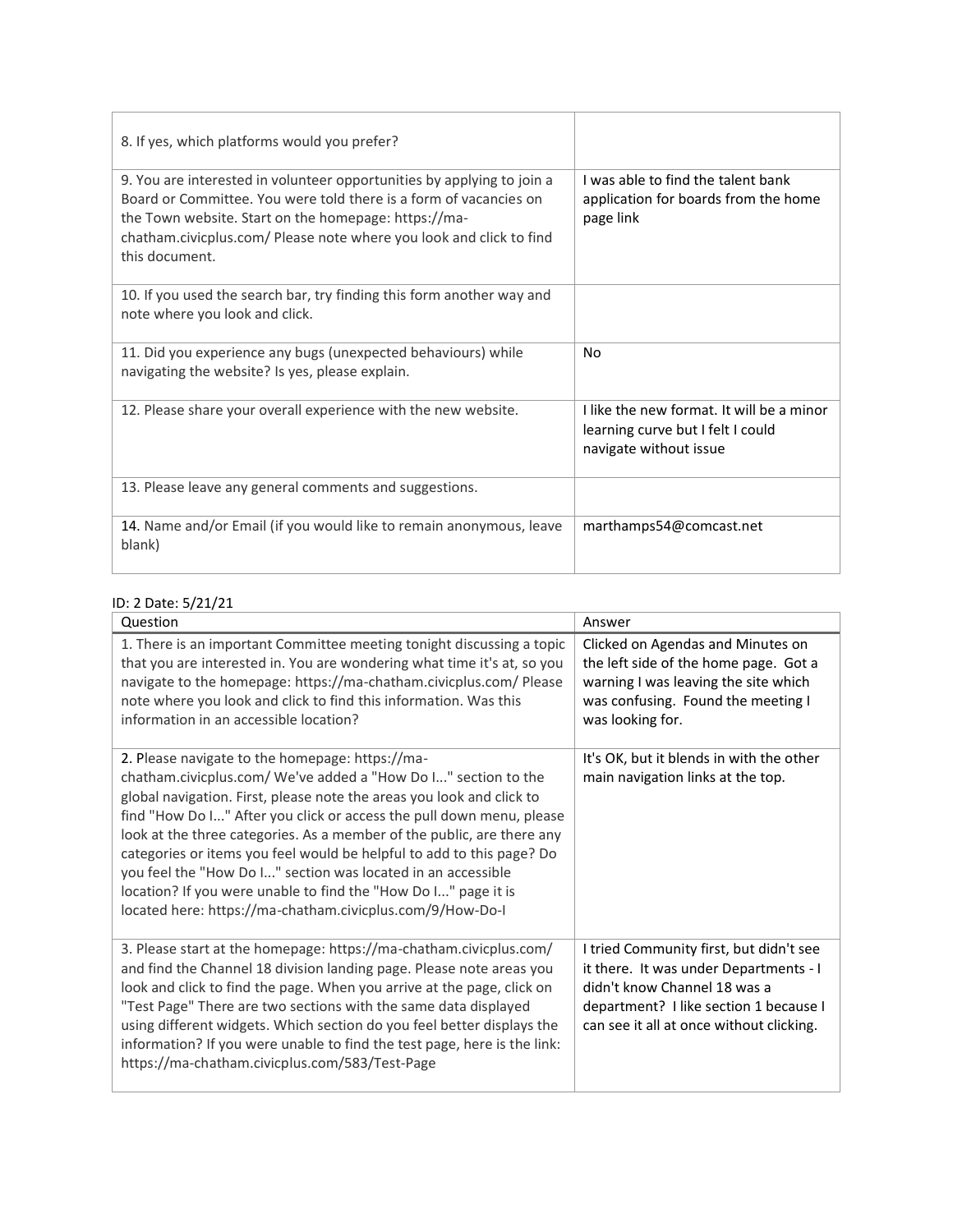| 4. You decide it's time to order your resident beach sticker. You<br>navigate to the homepage: https://ma-chatham.civicplus.com/ Please<br>note where you look and click to order your beach sticker. Was this in<br>an accessible location?                                                                                                                                                                                                                                                        | Clicked on Departments, thinking there<br>would be a Beach Department. There<br>is not, but I see Parks & Recreation.<br>Then I see Parks Beaches and Other<br>Facilities, but don't think there are<br>beach stickers there. Then I try How<br>Do I, but nothing about beach stickers<br>there. In a last ditch effort I try Online<br>Services on the left and see a link in<br>there for Resident Beach & Transfer<br>Stickers. I get that strange message<br>about leaving the site. |
|-----------------------------------------------------------------------------------------------------------------------------------------------------------------------------------------------------------------------------------------------------------------------------------------------------------------------------------------------------------------------------------------------------------------------------------------------------------------------------------------------------|------------------------------------------------------------------------------------------------------------------------------------------------------------------------------------------------------------------------------------------------------------------------------------------------------------------------------------------------------------------------------------------------------------------------------------------------------------------------------------------|
| 5. The Document Center is a new feature that display all documents<br>uploaded to the website in an A-Z listing. Please find the Document<br>Center from the homepage https://ma-chatham.civicplus.com, noting<br>where you look and click. Please spend some time clicking through<br>folders. Do you have any suggestions that would make it easier for<br>you to find files? If you were unable to find the document center here<br>is the link: https://ma-chatham.civicplus.com/DocumentCenter | Can't find it at first - then I realize<br>there is the top of a red circle/button<br>on the left side that is cut off. I can't<br>scroll down to read what it's for, but I<br>decide to give it a try and sure enough<br>it's the document center. That left<br>"circle" navigation menu is broken - it<br>doesn't scroll for me (Chrome on<br>MacOS).                                                                                                                                  |
| 6. You are out for a walk and notice a bench has splintered wood that<br>is unsafe. What department name would you consider contacting for<br>this maintenance issue?                                                                                                                                                                                                                                                                                                                               | Department of Public Works                                                                                                                                                                                                                                                                                                                                                                                                                                                               |
| 7. If the Town added social media accounts would you follow them?<br>8. If yes, which platforms would you prefer?                                                                                                                                                                                                                                                                                                                                                                                   | Yes<br>Facebook; Twitter                                                                                                                                                                                                                                                                                                                                                                                                                                                                 |
| 9. You are interested in volunteer opportunities by applying to join a<br>Board or Committee. You were told there is a form of vacancies on<br>the Town website. Start on the homepage: https://ma-<br>chatham.civicplus.com/ Please note where you look and click to find<br>this document.                                                                                                                                                                                                        | No idea, so I used the search and type<br>Volunteer. First search result shows<br>me Volunteer Opportunities.                                                                                                                                                                                                                                                                                                                                                                            |
| 10. If you used the search bar, try finding this form another way and<br>note where you look and click.                                                                                                                                                                                                                                                                                                                                                                                             | It's always in the top right, except<br>when I "leave the site"                                                                                                                                                                                                                                                                                                                                                                                                                          |
| 11. Did you experience any bugs (unexpected behaviours) while<br>navigating the website? Is yes, please explain.                                                                                                                                                                                                                                                                                                                                                                                    | Yes - the circle menu options on the<br>left get cut off and I can only see the<br>first three and can't scroll down any<br>more                                                                                                                                                                                                                                                                                                                                                         |
| 12. Please share your overall experience with the new website.                                                                                                                                                                                                                                                                                                                                                                                                                                      | Better than the current town website,<br>but not great. I've used other town<br>websites that have a similar look and<br>feel, so it wasn't hard for me to get<br>around.                                                                                                                                                                                                                                                                                                                |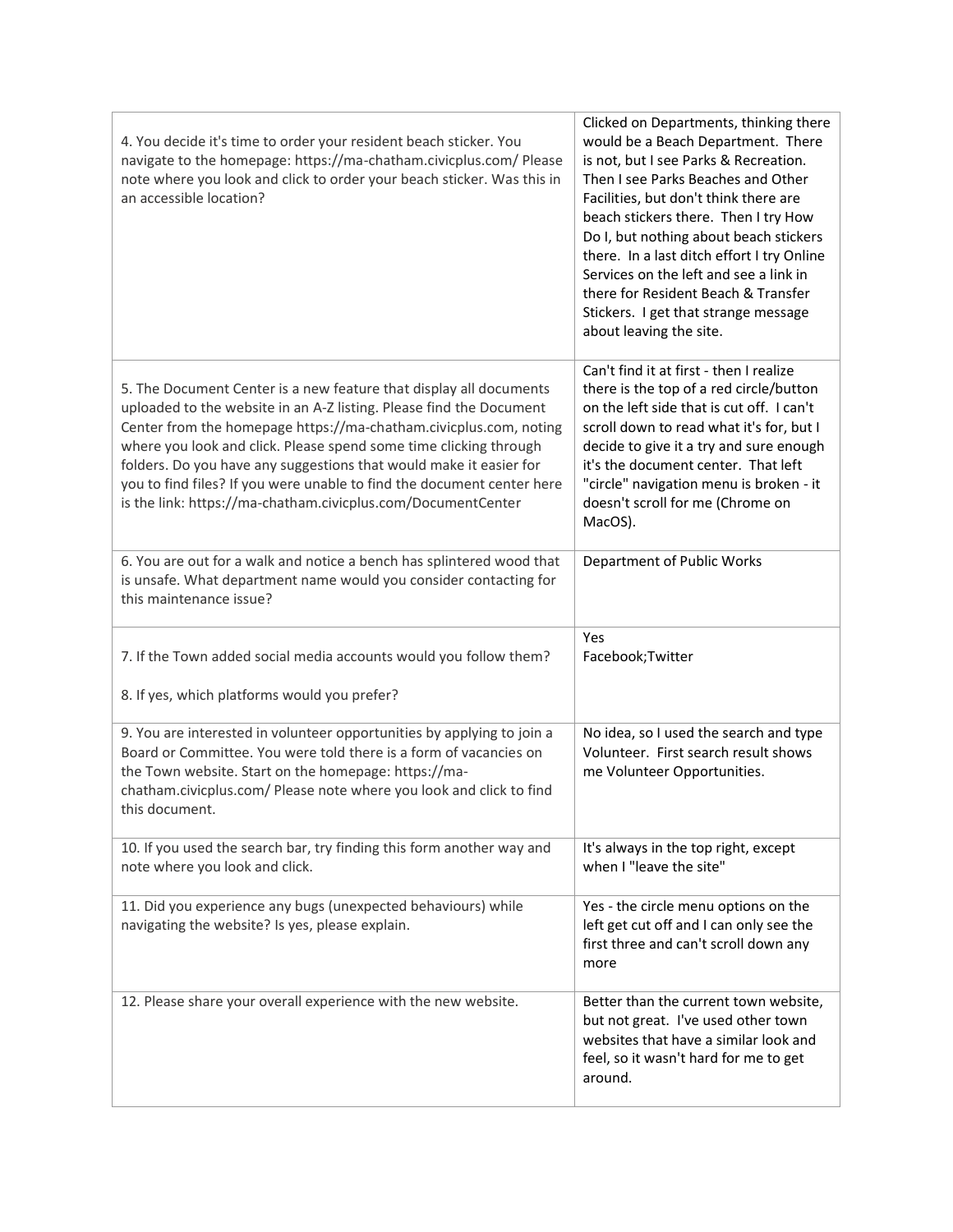| 13. Please leave any general comments and suggestions.              |                        |
|---------------------------------------------------------------------|------------------------|
| 14. Name and/or Email (if you would like to remain anonymous, leave | Scott Koerner,         |
| blank)                                                              | scottkoerner@yahoo.com |

#### ID: 3 Date: 5/22/21

| 0. J DULC. JI 44 4                                                                                                                                                                                                                                                                                                                                                                                                                                                                                                                                                                                                   |                                                                                                                                                                                                                                                                  |
|----------------------------------------------------------------------------------------------------------------------------------------------------------------------------------------------------------------------------------------------------------------------------------------------------------------------------------------------------------------------------------------------------------------------------------------------------------------------------------------------------------------------------------------------------------------------------------------------------------------------|------------------------------------------------------------------------------------------------------------------------------------------------------------------------------------------------------------------------------------------------------------------|
| Question                                                                                                                                                                                                                                                                                                                                                                                                                                                                                                                                                                                                             | Answer                                                                                                                                                                                                                                                           |
| 1. There is an important Committee meeting tonight discussing a topic<br>that you are interested in. You are wondering what time it's at, so you<br>navigate to the homepage: https://ma-chatham.civicplus.com/ Please<br>note where you look and click to find this information. Was this<br>information in an accessible location?                                                                                                                                                                                                                                                                                 | The yellow agendas and minutes took<br>me there. Any way to make that open<br>in a new tab other than right click open<br>in new tab? Or is that a problem for<br>less tech savvy?                                                                               |
| 2. Please navigate to the homepage: https://ma-<br>chatham.civicplus.com/ We've added a "How Do I" section to the<br>global navigation. First, please note the areas you look and click to<br>find "How Do I" After you click or access the pull down menu, please<br>look at the three categories. As a member of the public, are there any<br>categories or items you feel would be helpful to add to this page? Do<br>you feel the "How Do I" section was located in an accessible<br>location? If you were unable to find the "How Do I" page it is<br>located here: https://ma-chatham.civicplus.com/9/How-Do-I | I see Planning Forms but I do not see<br>Zoning, Conservation, Health, HBDC,<br>HC, Building, etc. Perhaps a separate<br>page to help people navigate the<br>overwhelming world of permitting<br>would be an option.                                             |
| 3. Please start at the homepage: https://ma-chatham.civicplus.com/<br>and find the Channel 18 division landing page. Please note areas you<br>look and click to find the page. When you arrive at the page, click on<br>"Test Page" There are two sections with the same data displayed<br>using different widgets. Which section do you feel better displays the<br>information? If you were unable to find the test page, here is the link:<br>https://ma-chatham.civicplus.com/583/Test-Page                                                                                                                      | I like Scenario 1, the longer list,<br>however once the list exceeds 10-20<br>items I could see Scenario 2 being<br>somewhat better. Perhaps divided<br>into sections with all of the finance in<br>one, all of the CPA in another, etc.                         |
| 4. You decide it's time to order your resident beach sticker. You<br>navigate to the homepage: https://ma-chatham.civicplus.com/ Please<br>note where you look and click to order your beach sticker. Was this in<br>an accessible location?                                                                                                                                                                                                                                                                                                                                                                         | I saw it earlier on How Do I and I also<br>went through the Departments Page. I<br>tried the Community Page but that was<br>broken.                                                                                                                              |
| 5. The Document Center is a new feature that display all documents<br>uploaded to the website in an A-Z listing. Please find the Document<br>Center from the homepage https://ma-chatham.civicplus.com, noting<br>where you look and click. Please spend some time clicking through<br>folders. Do you have any suggestions that would make it easier for<br>you to find files? If you were unable to find the document center here<br>is the link: https://ma-chatham.civicplus.com/DocumentCenter                                                                                                                  | I can work with a tree, is this an FTP<br>front end making it easier for Staff to<br>add documents without getting in line<br>for IT to update? There is no blame<br>being assigned to IT. I know very well<br>how much work goes into maintaining<br>a website. |
| 6. You are out for a walk and notice a bench has splintered wood that<br>is unsafe. What department name would you consider contacting for<br>this maintenance issue?                                                                                                                                                                                                                                                                                                                                                                                                                                                | Department of Public Works                                                                                                                                                                                                                                       |
|                                                                                                                                                                                                                                                                                                                                                                                                                                                                                                                                                                                                                      |                                                                                                                                                                                                                                                                  |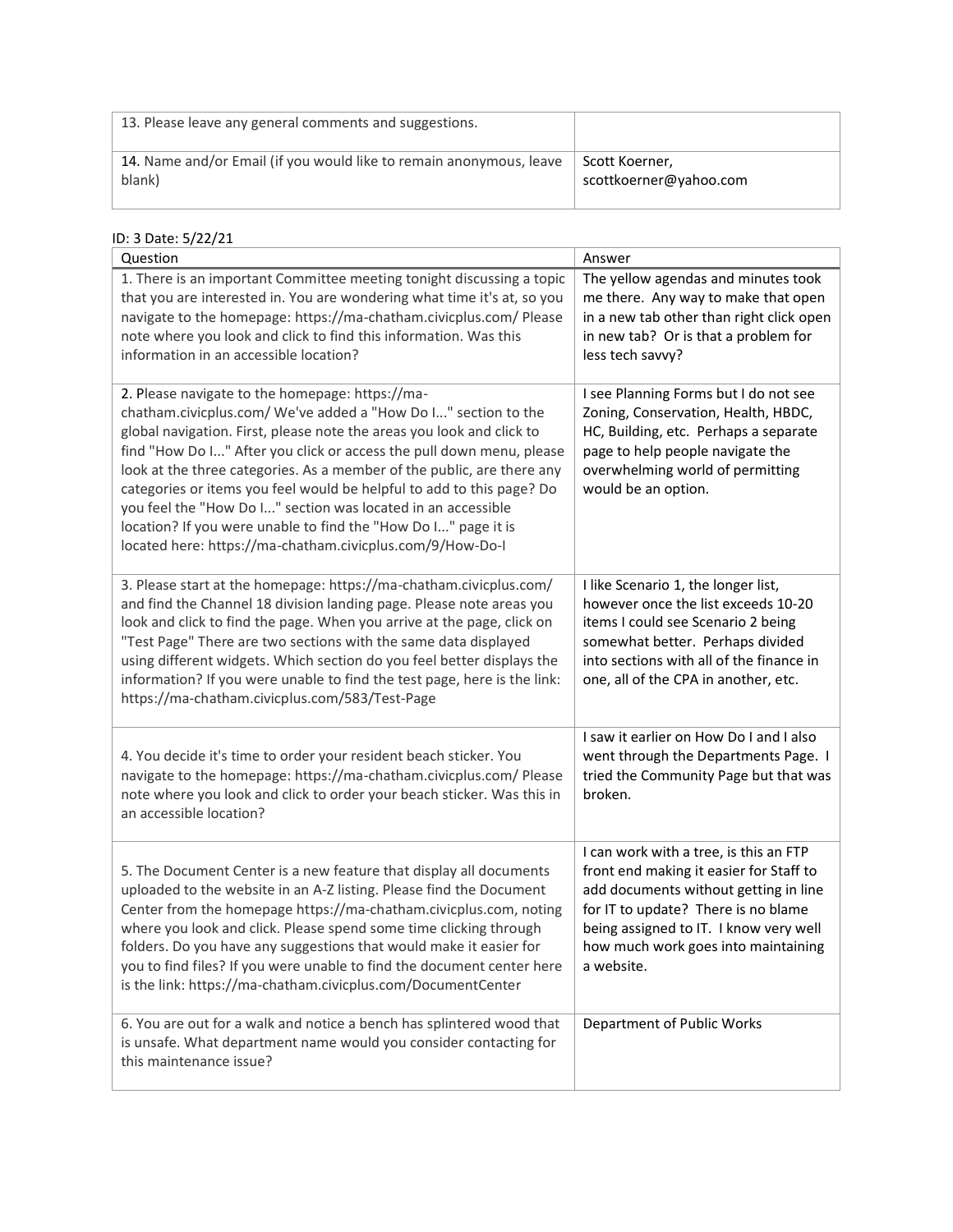| 7. If the Town added social media accounts would you follow them?<br>8. If yes, which platforms would you prefer?                                                                                                                                                                            | Yes<br>Facebook                                                                                                                  |
|----------------------------------------------------------------------------------------------------------------------------------------------------------------------------------------------------------------------------------------------------------------------------------------------|----------------------------------------------------------------------------------------------------------------------------------|
| 9. You are interested in volunteer opportunities by applying to join a<br>Board or Committee. You were told there is a form of vacancies on<br>the Town website. Start on the homepage: https://ma-<br>chatham.civicplus.com/ Please note where you look and click to find<br>this document. | I saw it under How Do I                                                                                                          |
| 10. If you used the search bar, try finding this form another way and<br>note where you look and click.                                                                                                                                                                                      | I could not find it easily. My search<br>had a sidebar listing Senior Center and<br>links to PDFs regarding website<br>transfer. |
| 11. Did you experience any bugs (unexpected behaviours) while<br>navigating the website? Is yes, please explain.                                                                                                                                                                             | Some broken links                                                                                                                |
| 12. Please share your overall experience with the new website.                                                                                                                                                                                                                               | It is fine, I will get used to it.<br>feel, so it wasn't hard for me to get<br>around.                                           |
| 13. Please leave any general comments and suggestions.                                                                                                                                                                                                                                       | Circling back, we need Staff to be able<br>to update which is scary.                                                             |
| 14. Name and/or Email (if you would like to remain anonymous, leave<br>blank)                                                                                                                                                                                                                | Thadd Eldredge, thadd@ese-llc.com                                                                                                |

# ID: 4 Date: 5/22/21

| Question                                                                                                                                                                                                                                                                                                                                                                                                                                                                                                                                                                                                             | Answer                                                                                                                                    |
|----------------------------------------------------------------------------------------------------------------------------------------------------------------------------------------------------------------------------------------------------------------------------------------------------------------------------------------------------------------------------------------------------------------------------------------------------------------------------------------------------------------------------------------------------------------------------------------------------------------------|-------------------------------------------------------------------------------------------------------------------------------------------|
| 1. There is an important Committee meeting tonight discussing a topic<br>that you are interested in. You are wondering what time it's at, so you<br>navigate to the homepage: https://ma-chatham.civicplus.com/ Please<br>note where you look and click to find this information. Was this<br>information in an accessible location?                                                                                                                                                                                                                                                                                 | Yes                                                                                                                                       |
| 2. Please navigate to the homepage: https://ma-<br>chatham.civicplus.com/ We've added a "How Do I" section to the<br>global navigation. First, please note the areas you look and click to<br>find "How Do I" After you click or access the pull down menu, please<br>look at the three categories. As a member of the public, are there any<br>categories or items you feel would be helpful to add to this page? Do<br>you feel the "How Do I" section was located in an accessible<br>location? If you were unable to find the "How Do I" page it is<br>located here: https://ma-chatham.civicplus.com/9/How-Do-I | Accessibility is good.<br>Under Apply rather than sticker office<br>should read<br><b>Beach Transfer Stickers</b><br>Add-Mooring waitlist |
| 3. Please start at the homepage: https://ma-chatham.civicplus.com/<br>and find the Channel 18 division landing page. Please note areas you                                                                                                                                                                                                                                                                                                                                                                                                                                                                           | No answer                                                                                                                                 |
| look and click to find the page. When you arrive at the page, click on                                                                                                                                                                                                                                                                                                                                                                                                                                                                                                                                               |                                                                                                                                           |
| "Test Page" There are two sections with the same data displayed                                                                                                                                                                                                                                                                                                                                                                                                                                                                                                                                                      |                                                                                                                                           |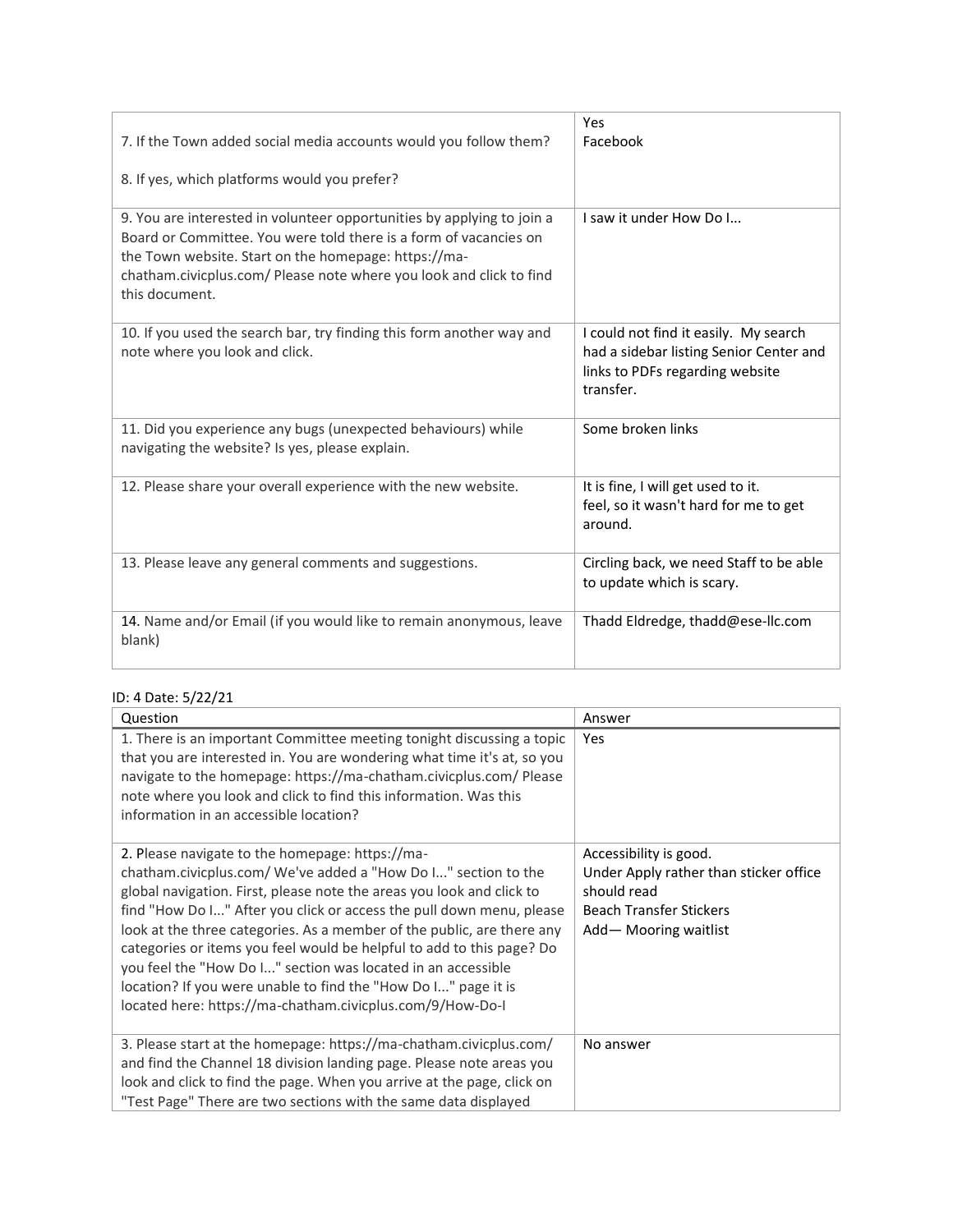| using different widgets. Which section do you feel better displays the<br>information? If you were unable to find the test page, here is the link:<br>https://ma-chatham.civicplus.com/583/Test-Page                                                                                                                                                                                                                                                                                                |                           |
|-----------------------------------------------------------------------------------------------------------------------------------------------------------------------------------------------------------------------------------------------------------------------------------------------------------------------------------------------------------------------------------------------------------------------------------------------------------------------------------------------------|---------------------------|
| 4. You decide it's time to order your resident beach sticker. You<br>navigate to the homepage: https://ma-chatham.civicplus.com/ Please<br>note where you look and click to order your beach sticker. Was this in<br>an accessible location?                                                                                                                                                                                                                                                        | No answer                 |
| 5. The Document Center is a new feature that display all documents<br>uploaded to the website in an A-Z listing. Please find the Document<br>Center from the homepage https://ma-chatham.civicplus.com, noting<br>where you look and click. Please spend some time clicking through<br>folders. Do you have any suggestions that would make it easier for<br>you to find files? If you were unable to find the document center here<br>is the link: https://ma-chatham.civicplus.com/DocumentCenter | No answer                 |
| 6. You are out for a walk and notice a bench has splintered wood that<br>is unsafe. What department name would you consider contacting for<br>this maintenance issue?                                                                                                                                                                                                                                                                                                                               | No answer                 |
| 7. If the Town added social media accounts would you follow them?<br>8. If yes, which platforms would you prefer?                                                                                                                                                                                                                                                                                                                                                                                   | No answer                 |
| 9. You are interested in volunteer opportunities by applying to join a<br>Board or Committee. You were told there is a form of vacancies on<br>the Town website. Start on the homepage: https://ma-<br>chatham.civicplus.com/ Please note where you look and click to find<br>this document.                                                                                                                                                                                                        | No answer                 |
| 10. If you used the search bar, try finding this form another way and<br>note where you look and click.                                                                                                                                                                                                                                                                                                                                                                                             | No answer                 |
| 11. Did you experience any bugs (unexpected behaviours) while<br>navigating the website? Is yes, please explain.                                                                                                                                                                                                                                                                                                                                                                                    | No answer                 |
| 12. Please share your overall experience with the new website.                                                                                                                                                                                                                                                                                                                                                                                                                                      | No answer                 |
| 13. Please leave any general comments and suggestions.                                                                                                                                                                                                                                                                                                                                                                                                                                              | No answer                 |
| 14. Name and/or Email (if you would like to remain anonymous, leave<br>blank)                                                                                                                                                                                                                                                                                                                                                                                                                       | Julie.mccaffery@gmail.com |

## ID: 5 Date: 5/23/21

| Question                                                                                                                | Answer |
|-------------------------------------------------------------------------------------------------------------------------|--------|
| 1. There is an important Committee meeting tonight discussing a topic   It was! Maybe move it up above help             |        |
| that you are interested in. You are wondering what time it's at, so you $\mid$ center, etc since most of that is static |        |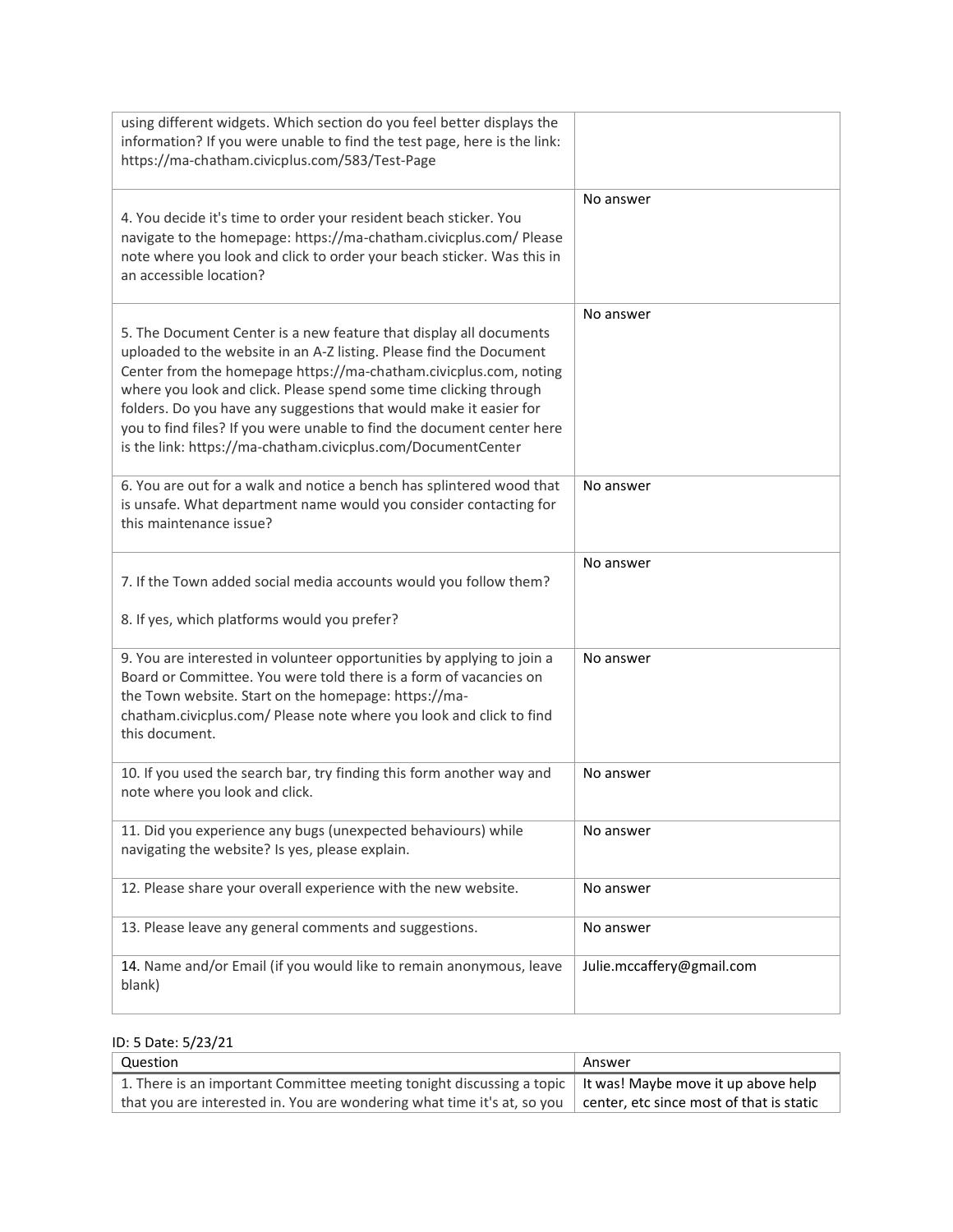| navigate to the homepage: https://ma-chatham.civicplus.com/ Please<br>note where you look and click to find this information. Was this<br>information in an accessible location?                                                                                                                                                                                                                                                                                                                                                                                                                                     | and meetings are what is about to<br>happen                                                                                                          |
|----------------------------------------------------------------------------------------------------------------------------------------------------------------------------------------------------------------------------------------------------------------------------------------------------------------------------------------------------------------------------------------------------------------------------------------------------------------------------------------------------------------------------------------------------------------------------------------------------------------------|------------------------------------------------------------------------------------------------------------------------------------------------------|
| 2. Please navigate to the homepage: https://ma-<br>chatham.civicplus.com/ We've added a "How Do I" section to the<br>global navigation. First, please note the areas you look and click to<br>find "How Do I" After you click or access the pull down menu, please<br>look at the three categories. As a member of the public, are there any<br>categories or items you feel would be helpful to add to this page? Do<br>you feel the "How Do I" section was located in an accessible<br>location? If you were unable to find the "How Do I" page it is<br>located here: https://ma-chatham.civicplus.com/9/How-Do-I | I think it is pretty complete. Maybe<br>senior information as well as youth                                                                          |
| 3. Please start at the homepage: https://ma-chatham.civicplus.com/<br>and find the Channel 18 division landing page. Please note areas you<br>look and click to find the page. When you arrive at the page, click on<br>"Test Page" There are two sections with the same data displayed<br>using different widgets. Which section do you feel better displays the<br>information? If you were unable to find the test page, here is the link:<br>https://ma-chatham.civicplus.com/583/Test-Page                                                                                                                      | 2nd                                                                                                                                                  |
| 4. You decide it's time to order your resident beach sticker. You<br>navigate to the homepage: https://ma-chatham.civicplus.com/ Please<br>note where you look and click to order your beach sticker. Was this in<br>an accessible location?                                                                                                                                                                                                                                                                                                                                                                         | It was as accessible as it currently is.                                                                                                             |
| 5. The Document Center is a new feature that display all documents<br>uploaded to the website in an A-Z listing. Please find the Document<br>Center from the homepage https://ma-chatham.civicplus.com, noting<br>where you look and click. Please spend some time clicking through<br>folders. Do you have any suggestions that would make it easier for<br>you to find files? If you were unable to find the document center here<br>is the link: https://ma-chatham.civicplus.com/DocumentCenter                                                                                                                  | I would prefer clicking on a document<br>area and seeing the documents<br>available directly underneath rather<br>than in a table in its own section |
| 6. You are out for a walk and notice a bench has splintered wood that<br>is unsafe. What department name would you consider contacting for<br>this maintenance issue?                                                                                                                                                                                                                                                                                                                                                                                                                                                | Department of Public Works                                                                                                                           |
| 7. If the Town added social media accounts would you follow them?<br>8. If yes, which platforms would you prefer?                                                                                                                                                                                                                                                                                                                                                                                                                                                                                                    | Yes<br>Facebook;                                                                                                                                     |
| 9. You are interested in volunteer opportunities by applying to join a<br>Board or Committee. You were told there is a form of vacancies on<br>the Town website. Start on the homepage: https://ma-<br>chatham.civicplus.com/ Please note where you look and click to find<br>this document.                                                                                                                                                                                                                                                                                                                         | I went to how do I but it should also be<br>someplace else                                                                                           |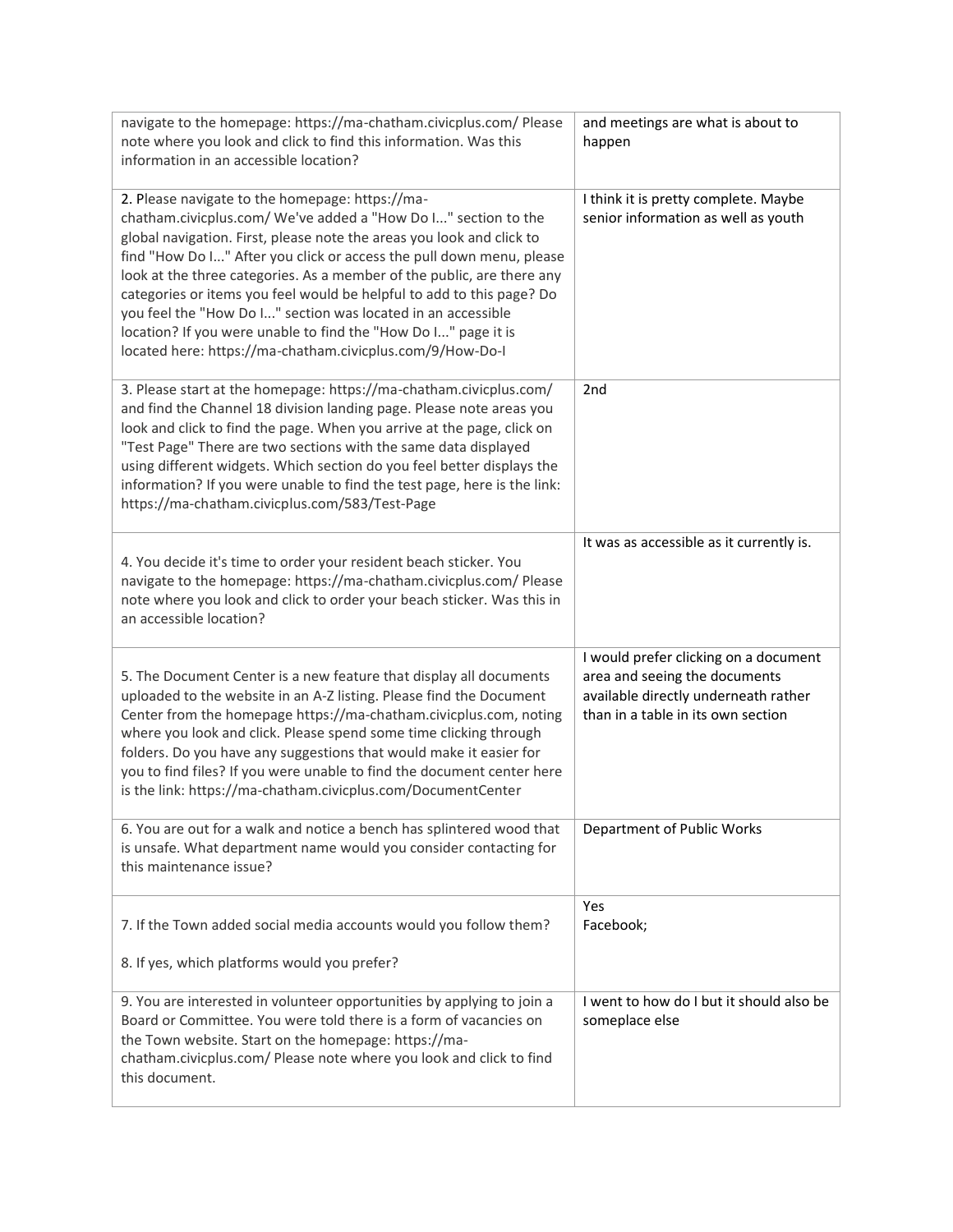| 10. If you used the search bar, try finding this form another way and<br>note where you look and click.          | No answer                                                                         |
|------------------------------------------------------------------------------------------------------------------|-----------------------------------------------------------------------------------|
| 11. Did you experience any bugs (unexpected behaviours) while<br>navigating the website? Is yes, please explain. | No                                                                                |
| 12. Please share your overall experience with the new website.                                                   | I like the how do I. Most of the rest is<br>not overly different from what exists |
| 13. Please leave any general comments and suggestions.                                                           | No answer                                                                         |
| 14. Name and/or Email (if you would like to remain anonymous, leave<br>blank)                                    | kclattin@gmail.com                                                                |

#### ID: 6 Date: 5/24/21

| Question                                                                                                                                                                                                                                                                                                                                                                                                                                                                                                                                                                                                             | Answer                                                                                                                                                                                                                                                                                                                                                                                                                                                                                                                                                |
|----------------------------------------------------------------------------------------------------------------------------------------------------------------------------------------------------------------------------------------------------------------------------------------------------------------------------------------------------------------------------------------------------------------------------------------------------------------------------------------------------------------------------------------------------------------------------------------------------------------------|-------------------------------------------------------------------------------------------------------------------------------------------------------------------------------------------------------------------------------------------------------------------------------------------------------------------------------------------------------------------------------------------------------------------------------------------------------------------------------------------------------------------------------------------------------|
| 1. There is an important Committee meeting tonight discussing a topic<br>that you are interested in. You are wondering what time it's at, so you<br>navigate to the homepage: https://ma-chatham.civicplus.com/ Please<br>note where you look and click to find this information. Was this<br>information in an accessible location?                                                                                                                                                                                                                                                                                 | I found it under Agendas and Minutes<br>on the left side of the page, and also<br>under the Government tab at the top.<br>Very easy to find.                                                                                                                                                                                                                                                                                                                                                                                                          |
| 2. Please navigate to the homepage: https://ma-<br>chatham.civicplus.com/ We've added a "How Do I" section to the<br>global navigation. First, please note the areas you look and click to<br>find "How Do I" After you click or access the pull down menu, please<br>look at the three categories. As a member of the public, are there any<br>categories or items you feel would be helpful to add to this page? Do<br>you feel the "How Do I" section was located in an accessible<br>location? If you were unable to find the "How Do I" page it is<br>located here: https://ma-chatham.civicplus.com/9/How-Do-I | How do I section very easy to find and<br>access. The three categories are great.                                                                                                                                                                                                                                                                                                                                                                                                                                                                     |
| 3. Please start at the homepage: https://ma-chatham.civicplus.com/<br>and find the Channel 18 division landing page. Please note areas you<br>look and click to find the page. When you arrive at the page, click on<br>"Test Page" There are two sections with the same data displayed<br>using different widgets. Which section do you feel better displays the<br>information? If you were unable to find the test page, here is the link:<br>https://ma-chatham.civicplus.com/583/Test-Page                                                                                                                      | It took me a bit of time to find the<br>Channel 18 division landing page. It<br>didn't immediately occur to me that I<br>would look for it under "Departments."<br>Once I found it the Livestream heading<br>was self-explanatory. I think that the<br>section "Archive" could benefit from a<br>brief explanation saying, "Find<br>Recordings of Previous Meetings by<br>Date." I did not see, "There are two<br>sections with the same data displayed<br>using different widgets. Which section<br>do you feel better displays the<br>information?" |
| 4. You decide it's time to order your resident beach sticker. You<br>navigate to the homepage: https://ma-chatham.civicplus.com/ Please                                                                                                                                                                                                                                                                                                                                                                                                                                                                              | I found it under Government - Resident<br>Beach & Transfer Stickers, and also<br>under How Do I - Sticker Office - I think                                                                                                                                                                                                                                                                                                                                                                                                                            |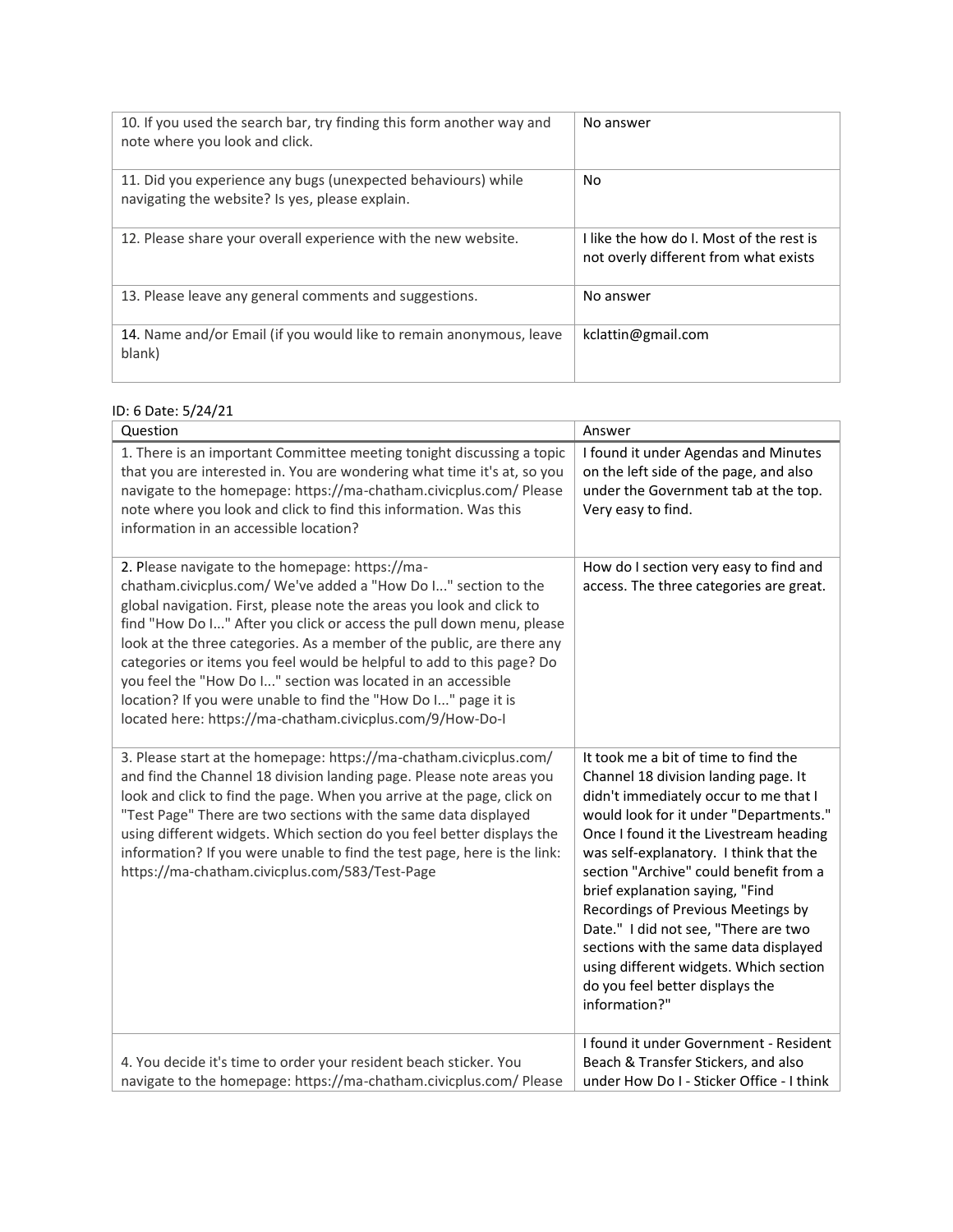| note where you look and click to order your beach sticker. Was this in<br>an accessible location?                                                                                                                                                                                                                                                                                                                                                                                                   | that section should also say "Apple for<br>Resident Beach and Transfer Stickers"                                                                                                                                                                                                                                                                          |
|-----------------------------------------------------------------------------------------------------------------------------------------------------------------------------------------------------------------------------------------------------------------------------------------------------------------------------------------------------------------------------------------------------------------------------------------------------------------------------------------------------|-----------------------------------------------------------------------------------------------------------------------------------------------------------------------------------------------------------------------------------------------------------------------------------------------------------------------------------------------------------|
| 5. The Document Center is a new feature that display all documents<br>uploaded to the website in an A-Z listing. Please find the Document<br>Center from the homepage https://ma-chatham.civicplus.com, noting<br>where you look and click. Please spend some time clicking through<br>folders. Do you have any suggestions that would make it easier for<br>you to find files? If you were unable to find the document center here<br>is the link: https://ma-chatham.civicplus.com/DocumentCenter | I found the Document Center under<br>How Do I? - It might warrant its own<br>tab on the home page since it contains<br>so much information. I looked under<br>Public Works and Conservation and<br>easily found the documents I would<br>expect there.                                                                                                    |
| 6. You are out for a walk and notice a bench has splintered wood that<br>is unsafe. What department name would you consider contacting for<br>this maintenance issue?                                                                                                                                                                                                                                                                                                                               | <b>Facilities</b>                                                                                                                                                                                                                                                                                                                                         |
| 7. If the Town added social media accounts would you follow them?<br>8. If yes, which platforms would you prefer?                                                                                                                                                                                                                                                                                                                                                                                   | Yes<br>Facebook;Twitter;Instagram;                                                                                                                                                                                                                                                                                                                        |
|                                                                                                                                                                                                                                                                                                                                                                                                                                                                                                     |                                                                                                                                                                                                                                                                                                                                                           |
| 9. You are interested in volunteer opportunities by applying to join a<br>Board or Committee. You were told there is a form of vacancies on<br>the Town website. Start on the homepage: https://ma-<br>chatham.civicplus.com/ Please note where you look and click to find<br>this document.                                                                                                                                                                                                        | I found it under "How do I?" and then<br>"Apply"                                                                                                                                                                                                                                                                                                          |
| 10. If you used the search bar, try finding this form another way and<br>note where you look and click.                                                                                                                                                                                                                                                                                                                                                                                             | I put "website test group" in the search<br>box but could not find it in the results.                                                                                                                                                                                                                                                                     |
| 11. Did you experience any bugs (unexpected behaviours) while<br>navigating the website? Is yes, please explain.                                                                                                                                                                                                                                                                                                                                                                                    | No                                                                                                                                                                                                                                                                                                                                                        |
| 12. Please share your overall experience with the new website.                                                                                                                                                                                                                                                                                                                                                                                                                                      | I like it. I always found the existing one<br>to be a bit cumbersome, but I use it a<br>lot because of all of the committees I<br>do work for, so I'm used to it. There's a<br>lot of information to manage and a lot<br>of it crosses over. I think that anyone<br>with basic computer search knowledge<br>should be able to navigate it pretty<br>well. |
| 13. Please leave any general comments and suggestions.                                                                                                                                                                                                                                                                                                                                                                                                                                              | Make it easy for people to transact<br>business online (as opposed to calling<br>or mailing). Purchasing Beach and<br>Transfer Station permits through City<br>Hall Systems is a big step forward!                                                                                                                                                        |
| 14. Name and/or Email (if you would like to remain anonymous, leave<br>blank)                                                                                                                                                                                                                                                                                                                                                                                                                       | Ann Ryan ryan.annp@gmail.com                                                                                                                                                                                                                                                                                                                              |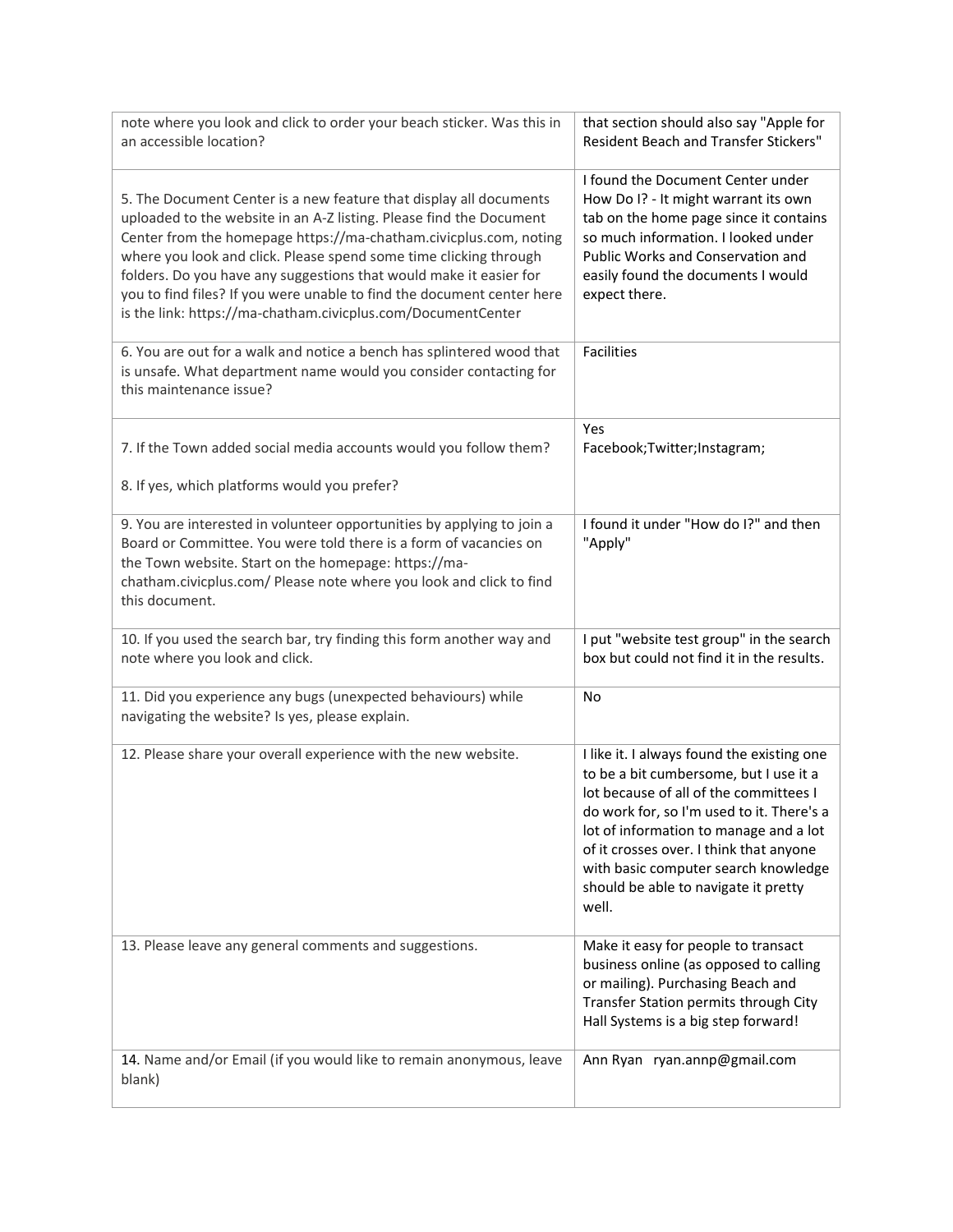ID: 7 Date: 5/25/21

| D. 1 Date. J/2J/21                                                                                                                                                                                                                                                                                                                                                                                                                                                                                                                                                                                                   |                                                                                                                                                                                                                                                                                                                                                                                                                                                                                                                                                                                  |
|----------------------------------------------------------------------------------------------------------------------------------------------------------------------------------------------------------------------------------------------------------------------------------------------------------------------------------------------------------------------------------------------------------------------------------------------------------------------------------------------------------------------------------------------------------------------------------------------------------------------|----------------------------------------------------------------------------------------------------------------------------------------------------------------------------------------------------------------------------------------------------------------------------------------------------------------------------------------------------------------------------------------------------------------------------------------------------------------------------------------------------------------------------------------------------------------------------------|
| Question                                                                                                                                                                                                                                                                                                                                                                                                                                                                                                                                                                                                             | Answer                                                                                                                                                                                                                                                                                                                                                                                                                                                                                                                                                                           |
| 1. There is an important Committee meeting tonight discussing a topic<br>that you are interested in. You are wondering what time it's at, so you<br>navigate to the homepage: https://ma-chatham.civicplus.com/ Please<br>note where you look and click to find this information. Was this<br>information in an accessible location?                                                                                                                                                                                                                                                                                 | Clicked on link to home page. Noting<br>nothing on homepage about meeting<br>agendas, first instinct was to click on<br>Committees. found it under<br>government. Question= how important<br>is it for the public to find meeting info<br>and should you consider a direct link<br>on homepage?                                                                                                                                                                                                                                                                                  |
| 2. Please navigate to the homepage: https://ma-<br>chatham.civicplus.com/ We've added a "How Do I" section to the<br>global navigation. First, please note the areas you look and click to<br>find "How Do I" After you click or access the pull down menu, please<br>look at the three categories. As a member of the public, are there any<br>categories or items you feel would be helpful to add to this page? Do<br>you feel the "How Do I" section was located in an accessible<br>location? If you were unable to find the "How Do I" page it is<br>located here: https://ma-chatham.civicplus.com/9/How-Do-I | It could be helpful to have How Do I<br>Apply - items themed based . definitely<br>the sticker office should be catagorized<br>on the first page. beach, dump,<br>shellfish north beach sticker etc.<br>Where is the moorings application?<br>dame with north beach stickers are<br>buried on hte page. all the resource<br>info should be thematic too. why s<br>shark safety under how do i apply,<br>same with natural resource on north<br>beach. also where is the fish pier<br>docking permits, apply for municipal<br>landings use. apply for a one day liquor<br>license |
| 3. Please start at the homepage: https://ma-chatham.civicplus.com/<br>and find the Channel 18 division landing page. Please note areas you<br>look and click to find the page. When you arrive at the page, click on<br>"Test Page" There are two sections with the same data displayed<br>using different widgets. Which section do you feel better displays the<br>information? If you were unable to find the test page, here is the link:<br>https://ma-chatham.civicplus.com/583/Test-Page                                                                                                                      | <b>SECTION 2</b>                                                                                                                                                                                                                                                                                                                                                                                                                                                                                                                                                                 |
| 4. You decide it's time to order your resident beach sticker. You<br>navigate to the homepage: https://ma-chatham.civicplus.com/ Please<br>note where you look and click to order your beach sticker. Was this in<br>an accessible location?                                                                                                                                                                                                                                                                                                                                                                         | I did a search on the homepage search<br>button for resdiential beach sticker. It<br>took me to a menu of documents . it<br>was the 3 item down. Then I search<br>apply for residential beach sticker and<br>it went to search dicuments and it was<br>the 4th item down                                                                                                                                                                                                                                                                                                         |
| 5. The Document Center is a new feature that display all documents<br>uploaded to the website in an A-Z listing. Please find the Document<br>Center from the homepage https://ma-chatham.civicplus.com, noting<br>where you look and click. Please spend some time clicking through<br>folders. Do you have any suggestions that would make it easier for<br>you to find files? If you were unable to find the document center here<br>is the link: https://ma-chatham.civicplus.com/DocumentCenter                                                                                                                  | click 4 times on first link took me to<br>help center 3 times. once to document<br>center clicked on second link and got<br>to site- searched . no other comment.                                                                                                                                                                                                                                                                                                                                                                                                                |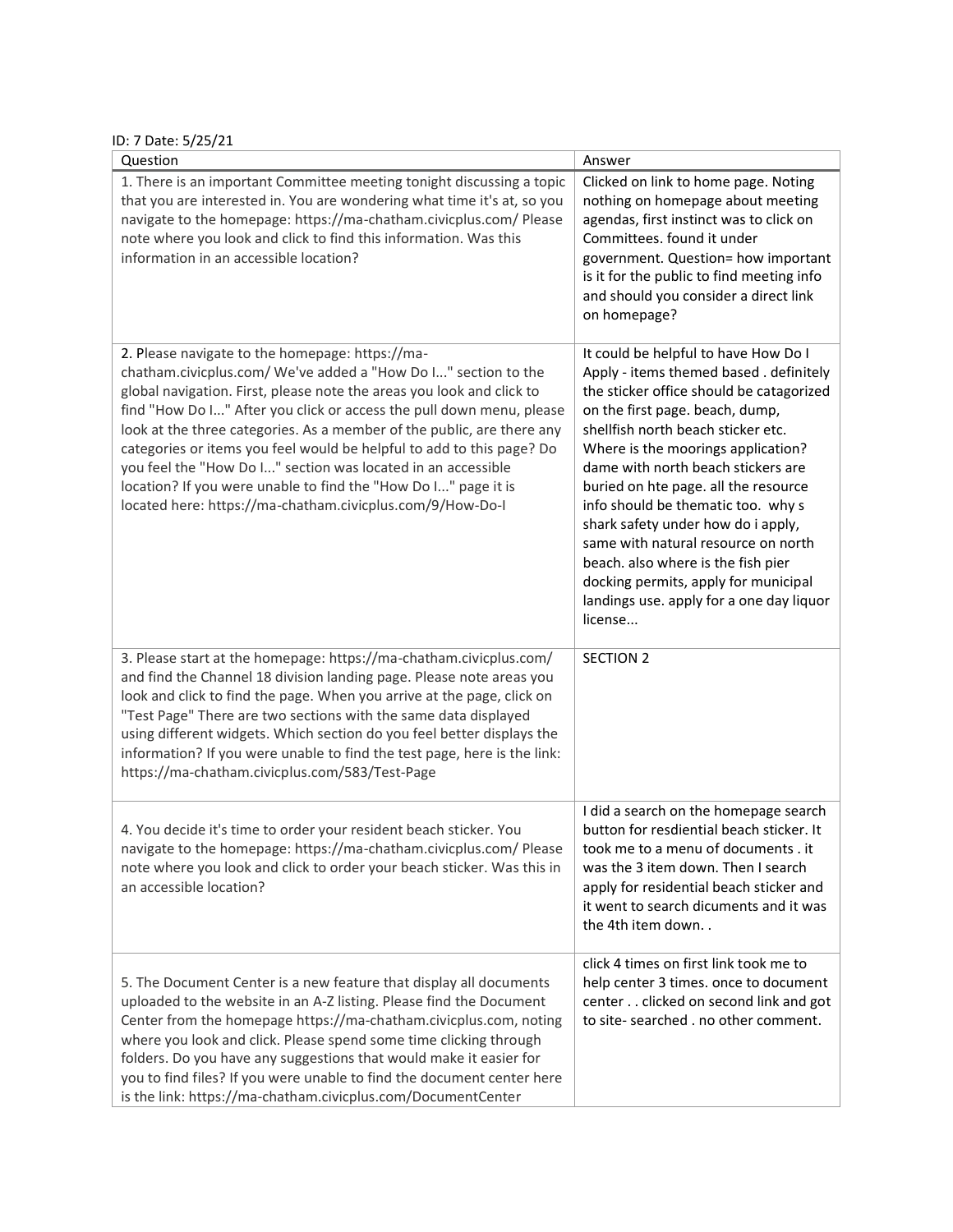| 6. You are out for a walk and notice a bench has splintered wood that<br>is unsafe. What department name would you consider contacting for<br>this maintenance issue?                                                                                                                        | Parks & Recreation                                                                     |
|----------------------------------------------------------------------------------------------------------------------------------------------------------------------------------------------------------------------------------------------------------------------------------------------|----------------------------------------------------------------------------------------|
| 7. If the Town added social media accounts would you follow them?<br>8. If yes, which platforms would you prefer?                                                                                                                                                                            | <b>No</b><br>Twitter; Facebook                                                         |
| 9. You are interested in volunteer opportunities by applying to join a<br>Board or Committee. You were told there is a form of vacancies on<br>the Town website. Start on the homepage: https://ma-<br>chatham.civicplus.com/ Please note where you look and click to find<br>this document. | click on search volunteer-found it.                                                    |
| 10. If you used the search bar, try finding this form another way and<br>note where you look and click.                                                                                                                                                                                      | clicked government found talent bank<br>form-should say talent bank form/<br>volunteer |
| 11. Did you experience any bugs (unexpected behaviours) while<br>navigating the website? Is yes, please explain.                                                                                                                                                                             | bug searching for documents took me<br>to help page.                                   |
| 12. Please share your overall experience with the new website.                                                                                                                                                                                                                               | very useable.                                                                          |
| 13. Please leave any general comments and suggestions.                                                                                                                                                                                                                                       | Good work- need all permits and<br>application in one place.                           |
| 14. Name and/or Email (if you would like to remain anonymous, leave<br>blank)                                                                                                                                                                                                                | Shareen Davis<br>shareendavis@gmail.com                                                |

## ID: 8 Date: 5/25/21

| Question                                                                                                                                                                                                                                                                                                                                                                                                                                                                                                                                                                                                             | Answer                                                                    |
|----------------------------------------------------------------------------------------------------------------------------------------------------------------------------------------------------------------------------------------------------------------------------------------------------------------------------------------------------------------------------------------------------------------------------------------------------------------------------------------------------------------------------------------------------------------------------------------------------------------------|---------------------------------------------------------------------------|
| 1. There is an important Committee meeting tonight discussing a topic<br>that you are interested in. You are wondering what time it's at, so you<br>navigate to the homepage: https://ma-chatham.civicplus.com/ Please<br>note where you look and click to find this information. Was this<br>information in an accessible location?                                                                                                                                                                                                                                                                                 | Government and agenda                                                     |
| 2. Please navigate to the homepage: https://ma-<br>chatham.civicplus.com/ We've added a "How Do I" section to the<br>global navigation. First, please note the areas you look and click to<br>find "How Do I" After you click or access the pull down menu, please<br>look at the three categories. As a member of the public, are there any<br>categories or items you feel would be helpful to add to this page? Do<br>you feel the "How Do I" section was located in an accessible<br>location? If you were unable to find the "How Do I" page it is<br>located here: https://ma-chatham.civicplus.com/9/How-Do-I | Please add how do I pay a bill with the<br>link to directly pay that bill |
| 3. Please start at the homepage: https://ma-chatham.civicplus.com/<br>and find the Channel 18 division landing page. Please note areas you                                                                                                                                                                                                                                                                                                                                                                                                                                                                           | Section 1                                                                 |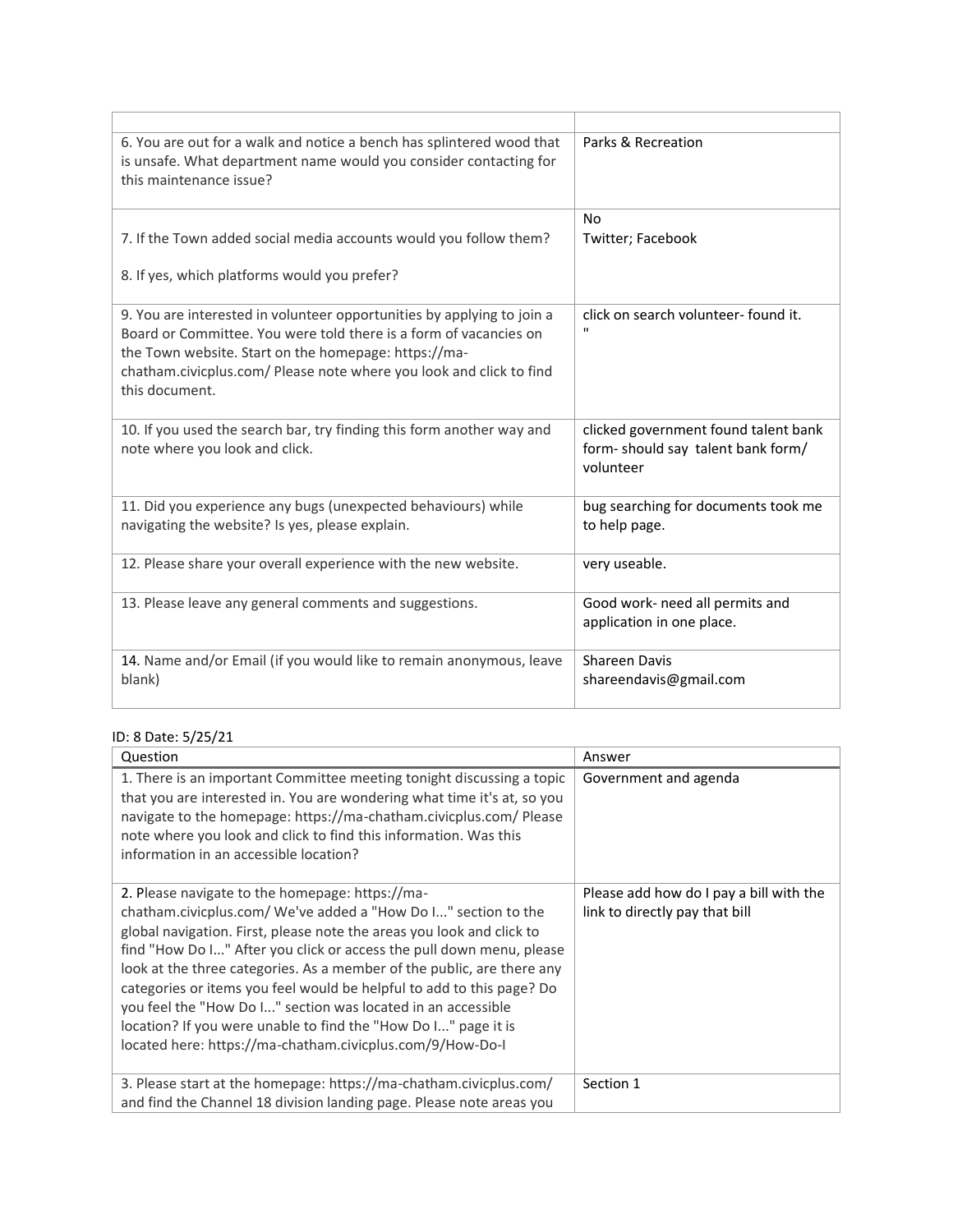| look and click to find the page. When you arrive at the page, click on<br>"Test Page" There are two sections with the same data displayed<br>using different widgets. Which section do you feel better displays the<br>information? If you were unable to find the test page, here is the link:<br>https://ma-chatham.civicplus.com/583/Test-Page                                                                                                                                                   |                                                                                                                                                                                                                                                           |
|-----------------------------------------------------------------------------------------------------------------------------------------------------------------------------------------------------------------------------------------------------------------------------------------------------------------------------------------------------------------------------------------------------------------------------------------------------------------------------------------------------|-----------------------------------------------------------------------------------------------------------------------------------------------------------------------------------------------------------------------------------------------------------|
| 4. You decide it's time to order your resident beach sticker. You<br>navigate to the homepage: https://ma-chatham.civicplus.com/ Please<br>note where you look and click to order your beach sticker. Was this in<br>an accessible location?                                                                                                                                                                                                                                                        | Went to community then residents,<br>then selected beaches- could not<br>figure out how to order-then went to<br>feed then went to online services and<br>selected beach pass. It took some time<br>and was not intuitive. Can you add this<br>as an FAQ? |
| 5. The Document Center is a new feature that display all documents<br>uploaded to the website in an A-Z listing. Please find the Document<br>Center from the homepage https://ma-chatham.civicplus.com, noting<br>where you look and click. Please spend some time clicking through<br>folders. Do you have any suggestions that would make it easier for<br>you to find files? If you were unable to find the document center here<br>is the link: https://ma-chatham.civicplus.com/DocumentCenter | When to community then the<br>document center. For the folders I<br>would expect the search to find the<br>documents through that search. It<br>appears to be a google search? I am<br>not sure that we s helpful                                         |
| 6. You are out for a walk and notice a bench has splintered wood that<br>is unsafe. What department name would you consider contacting for<br>this maintenance issue?                                                                                                                                                                                                                                                                                                                               | Department of Public Works                                                                                                                                                                                                                                |
| 7. If the Town added social media accounts would you follow them?<br>8. If yes, which platforms would you prefer?                                                                                                                                                                                                                                                                                                                                                                                   | Yes<br>Facebook                                                                                                                                                                                                                                           |
| 9. You are interested in volunteer opportunities by applying to join a<br>Board or Committee. You were told there is a form of vacancies on<br>the Town website. Start on the homepage: https://ma-<br>chatham.civicplus.com/ Please note where you look and click to find<br>this document.                                                                                                                                                                                                        | I went to the jobs section. I could not<br>find a direct link for volunteer<br>opportunities                                                                                                                                                              |
| 10. If you used the search bar, try finding this form another way and<br>note where you look and click.                                                                                                                                                                                                                                                                                                                                                                                             | No answer                                                                                                                                                                                                                                                 |
| 11. Did you experience any bugs (unexpected behaviours) while<br>navigating the website? Is yes, please explain.                                                                                                                                                                                                                                                                                                                                                                                    | just the search feature in the folders                                                                                                                                                                                                                    |
| 12. Please share your overall experience with the new website.                                                                                                                                                                                                                                                                                                                                                                                                                                      | Pretty good. Relatively intuitive and<br>easy                                                                                                                                                                                                             |
| 13. Please leave any general comments and suggestions.                                                                                                                                                                                                                                                                                                                                                                                                                                              | Overall pretty good!                                                                                                                                                                                                                                      |
| 14. Name and/or Email (if you would like to remain anonymous, leave<br>blank)                                                                                                                                                                                                                                                                                                                                                                                                                       | Katie Johnson                                                                                                                                                                                                                                             |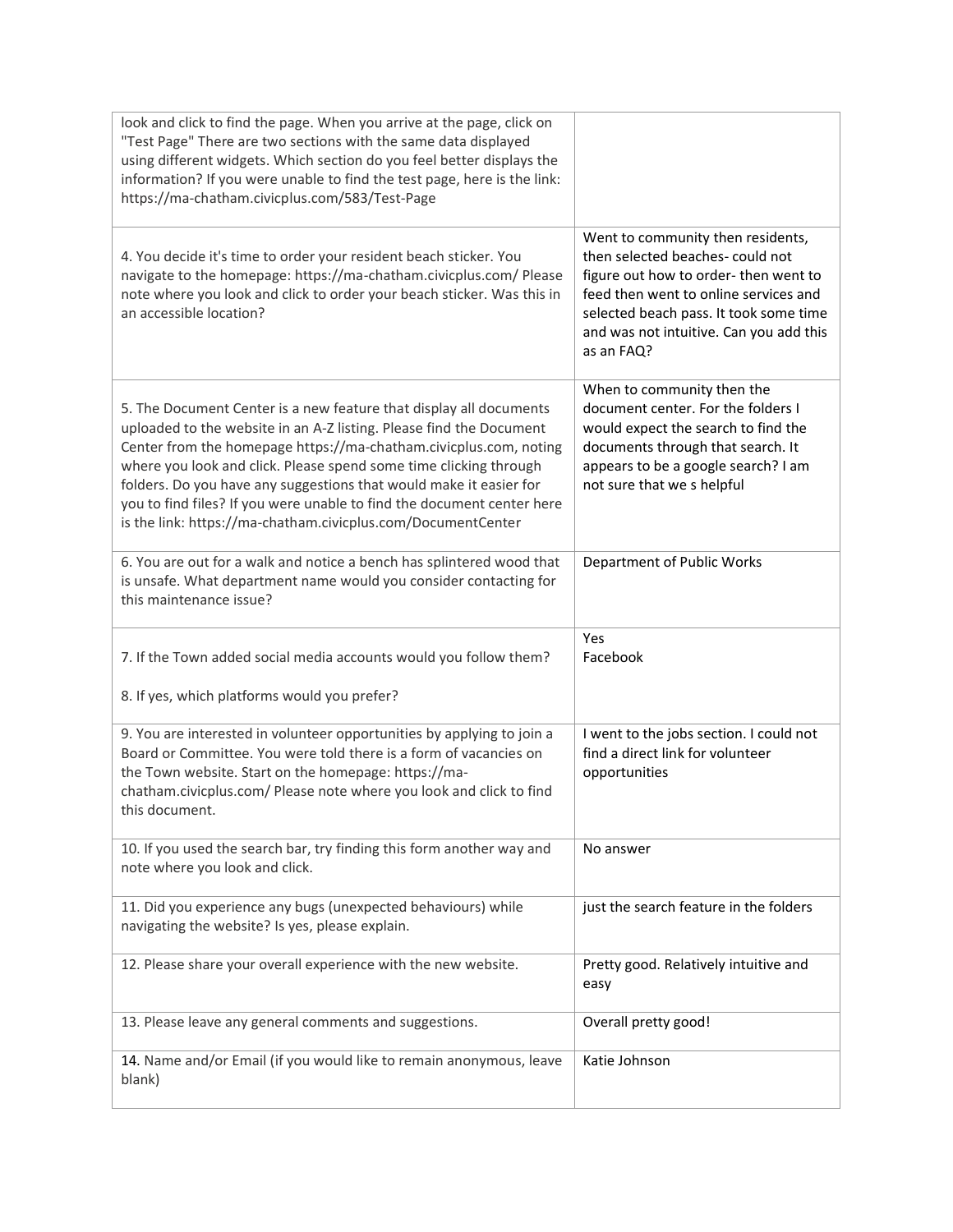ID: 9 Date: 5/27/21

| Question                                                                                                                                                                                                                                                                                                                                                                                                                                                                                                                                                                                                             | Answer                                                                                                                                                                                                                                                                                                                                                                         |
|----------------------------------------------------------------------------------------------------------------------------------------------------------------------------------------------------------------------------------------------------------------------------------------------------------------------------------------------------------------------------------------------------------------------------------------------------------------------------------------------------------------------------------------------------------------------------------------------------------------------|--------------------------------------------------------------------------------------------------------------------------------------------------------------------------------------------------------------------------------------------------------------------------------------------------------------------------------------------------------------------------------|
| 1. There is an important Committee meeting tonight discussing a topic<br>that you are interested in. You are wondering what time it's at, so you<br>navigate to the homepage: https://ma-chatham.civicplus.com/ Please<br>note where you look and click to find this information. Was this<br>information in an accessible location?                                                                                                                                                                                                                                                                                 | No Answer                                                                                                                                                                                                                                                                                                                                                                      |
| 2. Please navigate to the homepage: https://ma-<br>chatham.civicplus.com/ We've added a "How Do I" section to the<br>global navigation. First, please note the areas you look and click to<br>find "How Do I" After you click or access the pull down menu, please<br>look at the three categories. As a member of the public, are there any<br>categories or items you feel would be helpful to add to this page? Do<br>you feel the "How Do I" section was located in an accessible<br>location? If you were unable to find the "How Do I" page it is<br>located here: https://ma-chatham.civicplus.com/9/How-Do-I | No Answer                                                                                                                                                                                                                                                                                                                                                                      |
| 3. Please start at the homepage: https://ma-chatham.civicplus.com/<br>and find the Channel 18 division landing page. Please note areas you<br>look and click to find the page. When you arrive at the page, click on<br>"Test Page" There are two sections with the same data displayed<br>using different widgets. Which section do you feel better displays the<br>information? If you were unable to find the test page, here is the link:<br>https://ma-chatham.civicplus.com/583/Test-Page                                                                                                                      | I was unable to locate the Channel 18<br>landing page from the homepage. I<br>then conducted a search for it in the<br>search function but too many results,<br>none the main link, appeared. I then<br>used the provided link - I much prefer<br>Section 2's read ability and access                                                                                          |
| 4. You decide it's time to order your resident beach sticker. You<br>navigate to the homepage: https://ma-chatham.civicplus.com/ Please<br>note where you look and click to order your beach sticker. Was this in<br>an accessible location?                                                                                                                                                                                                                                                                                                                                                                         | I first utilized the Online Services<br>Section, then the link at the bottom of<br>the webpage. Out of curiosity I went<br>to the pull down menu for<br>Departments. I would suggest that<br>once again, for consistency purposes,<br>Sticker Office be replaced with<br><b>Resident Beach and Transfer Station</b><br>Stickers (or whatever you decide the<br>proper term is) |
| 5. The Document Center is a new feature that display all documents<br>uploaded to the website in an A-Z listing. Please find the Document<br>Center from the homepage https://ma-chatham.civicplus.com, noting<br>where you look and click. Please spend some time clicking through<br>folders. Do you have any suggestions that would make it easier for<br>you to find files? If you were unable to find the document center here<br>is the link: https://ma-chatham.civicplus.com/DocumentCenter                                                                                                                  | Once again, I would suggest that<br>sticker Office be replaced with Beach<br>and Transfer Station Stickers. I like<br>seeing all the documents in one place.<br>At first glance it is a simple set up and<br>nice to know that everything is in one<br>place moving forward.                                                                                                   |
| 6. You are out for a walk and notice a bench has splintered wood that<br>is unsafe. What department name would you consider contacting for<br>this maintenance issue?                                                                                                                                                                                                                                                                                                                                                                                                                                                | Parks & Recreation                                                                                                                                                                                                                                                                                                                                                             |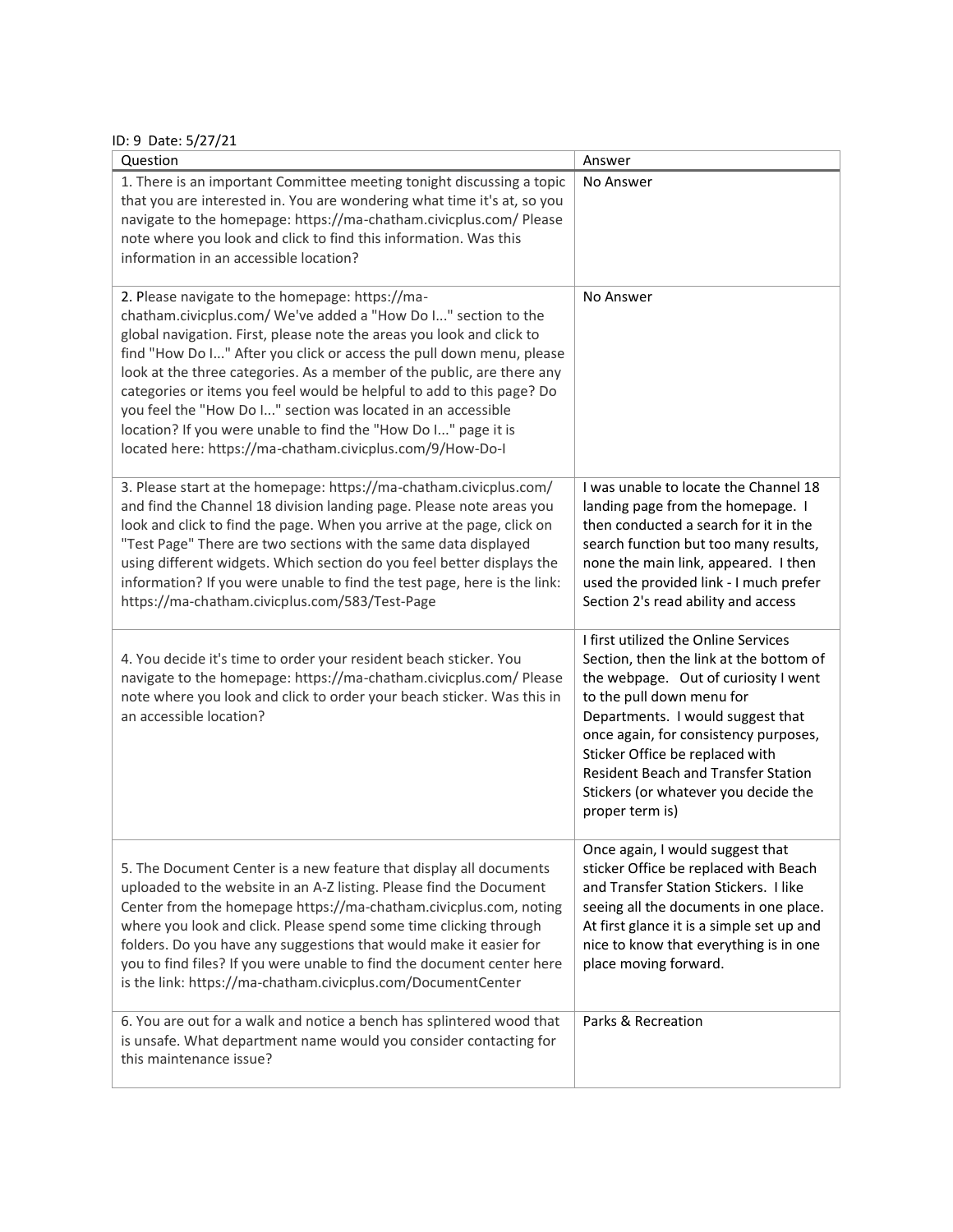| 7. If the Town added social media accounts would you follow them?<br>8. If yes, which platforms would you prefer?                                                                                                                                                                            | Yes<br>Twitter;Instagram;Facebook;                                                                                                                                                                                                                                                                                                                                                                                                                                                                                                                                                                                                                                                                                                                    |
|----------------------------------------------------------------------------------------------------------------------------------------------------------------------------------------------------------------------------------------------------------------------------------------------|-------------------------------------------------------------------------------------------------------------------------------------------------------------------------------------------------------------------------------------------------------------------------------------------------------------------------------------------------------------------------------------------------------------------------------------------------------------------------------------------------------------------------------------------------------------------------------------------------------------------------------------------------------------------------------------------------------------------------------------------------------|
| 9. You are interested in volunteer opportunities by applying to join a<br>Board or Committee. You were told there is a form of vacancies on<br>the Town website. Start on the homepage: https://ma-<br>chatham.civicplus.com/ Please note where you look and click to find<br>this document. | This was not an easy task. Though I<br>recalled seeing a listing in previous<br>searches I could not easily find it.<br>I used the How Do I tab and saw<br>Board committee volunteer listing.<br>I would recommend that there be a<br>new tab-- What Volunteer<br>opportunities are available for<br>Chatham residents that include<br>opportunities beyond Town<br>Government's Board or committee. I<br>see that groups looking for volunteers<br>for ongoing or one time only events<br>could post here and updates could be<br>pushed through social media (when<br>created). This would be a great way to<br>engage those of us who aren't officially<br>full time residents but spend a<br>significant amount of the year here to<br>volunteer. |
| 10. If you used the search bar, try finding this form another way and<br>note where you look and click.                                                                                                                                                                                      | No Answer                                                                                                                                                                                                                                                                                                                                                                                                                                                                                                                                                                                                                                                                                                                                             |
| 11. Did you experience any bugs (unexpected behaviours) while<br>navigating the website? Is yes, please explain.                                                                                                                                                                             | No Answer                                                                                                                                                                                                                                                                                                                                                                                                                                                                                                                                                                                                                                                                                                                                             |
| 12. Please share your overall experience with the new website.                                                                                                                                                                                                                               | No Answer                                                                                                                                                                                                                                                                                                                                                                                                                                                                                                                                                                                                                                                                                                                                             |
| 13. Please leave any general comments and suggestions.                                                                                                                                                                                                                                       | No Answer                                                                                                                                                                                                                                                                                                                                                                                                                                                                                                                                                                                                                                                                                                                                             |
| 14. Name and/or Email (if you would like to remain anonymous, leave<br>blank)                                                                                                                                                                                                                | Julie McCaffery.<br>julie.mccaffery@gmail.com                                                                                                                                                                                                                                                                                                                                                                                                                                                                                                                                                                                                                                                                                                         |

# ID: 10 Date: 6/2/21

| Question                                                                                                                                                                                                                                                                                                                             | Answer                                                                |
|--------------------------------------------------------------------------------------------------------------------------------------------------------------------------------------------------------------------------------------------------------------------------------------------------------------------------------------|-----------------------------------------------------------------------|
| 1. There is an important Committee meeting tonight discussing a topic<br>that you are interested in. You are wondering what time it's at, so you<br>navigate to the homepage: https://ma-chatham.civicplus.com/ Please<br>note where you look and click to find this information. Was this<br>information in an accessible location? | I found the calendar easily - nothing<br>was listed though :)         |
| 2. Please navigate to the homepage: https://ma-<br>chatham.civicplus.com/ We've added a "How Do I" section to the<br>global navigation. First, please note the areas you look and click to                                                                                                                                           | I like the pull down menu. It's easier<br>on the eye to have the dark |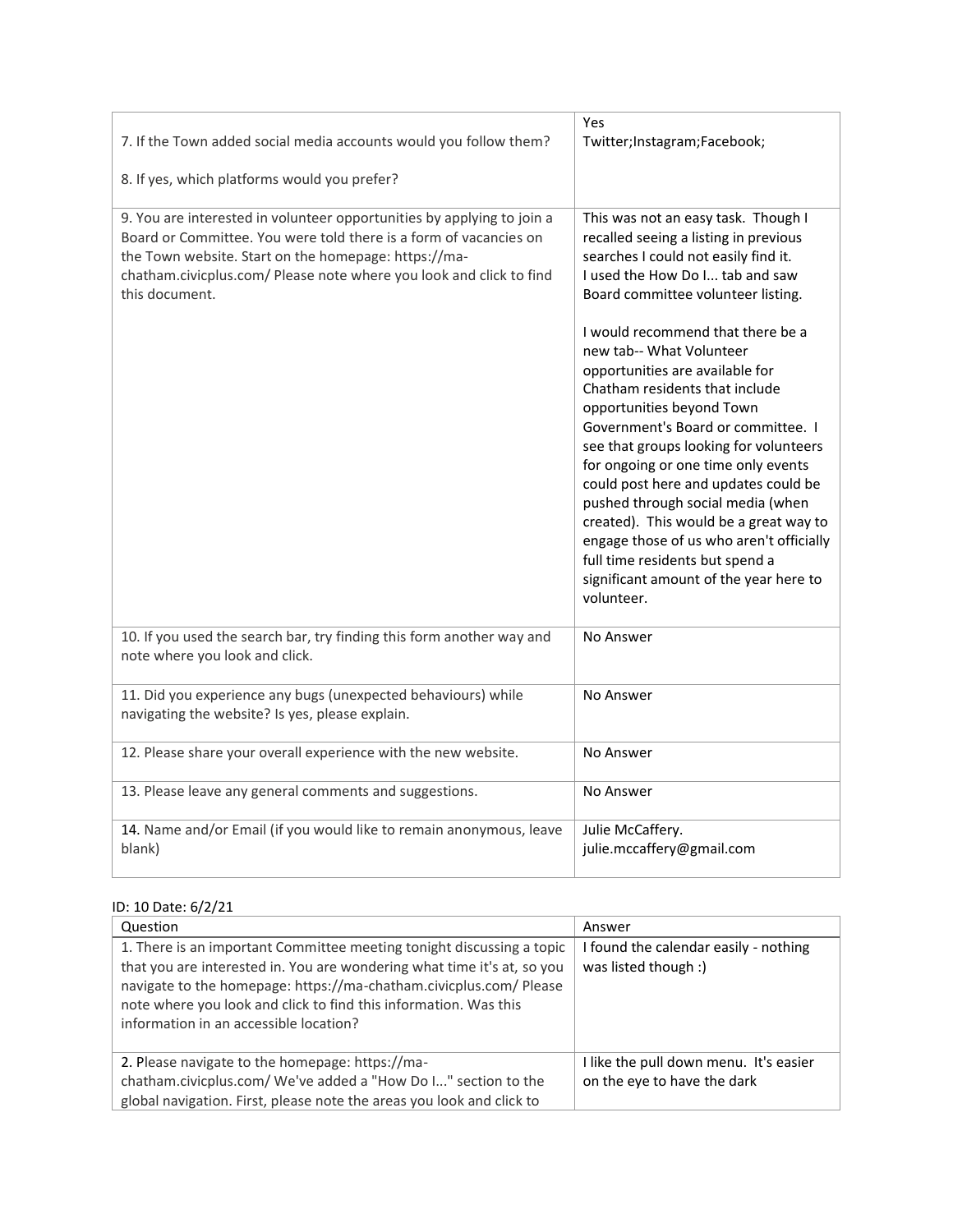| find "How Do I" After you click or access the pull down menu, please<br>look at the three categories. As a member of the public, are there any<br>categories or items you feel would be helpful to add to this page? Do<br>you feel the "How Do I" section was located in an accessible<br>location? If you were unable to find the "How Do I" page it is<br>located here: https://ma-chatham.civicplus.com/9/How-Do-I                                                                              | background and white text. It is an<br>accessible location.                                                                                         |
|-----------------------------------------------------------------------------------------------------------------------------------------------------------------------------------------------------------------------------------------------------------------------------------------------------------------------------------------------------------------------------------------------------------------------------------------------------------------------------------------------------|-----------------------------------------------------------------------------------------------------------------------------------------------------|
| 3. Please start at the homepage: https://ma-chatham.civicplus.com/<br>and find the Channel 18 division landing page. Please note areas you<br>look and click to find the page. When you arrive at the page, click on<br>"Test Page" There are two sections with the same data displayed<br>using different widgets. Which section do you feel better displays the<br>information? If you were unable to find the test page, here is the link:<br>https://ma-chatham.civicplus.com/583/Test-Page     | Section 2. It's less overwhelming to<br>have information presented under<br>tabs. I prefer it that way.                                             |
| 4. You decide it's time to order your resident beach sticker. You<br>navigate to the homepage: https://ma-chatham.civicplus.com/ Please<br>note where you look and click to order your beach sticker. Was this in<br>an accessible location?                                                                                                                                                                                                                                                        | I went to How Do I > drop down for<br>Apply, and it is the second entry. Very<br>accessible.                                                        |
| 5. The Document Center is a new feature that display all documents<br>uploaded to the website in an A-Z listing. Please find the Document<br>Center from the homepage https://ma-chatham.civicplus.com, noting<br>where you look and click. Please spend some time clicking through<br>folders. Do you have any suggestions that would make it easier for<br>you to find files? If you were unable to find the document center here<br>is the link: https://ma-chatham.civicplus.com/DocumentCenter | While it's not the most ascetically<br>pleasing, it makes sense to be<br>alphabetized departments. I am not<br>sure how else to organize this data. |
| 6. You are out for a walk and notice a bench has splintered wood that<br>is unsafe. What department name would you consider contacting for<br>this maintenance issue?                                                                                                                                                                                                                                                                                                                               | Parks & Recreation                                                                                                                                  |
| 7. If the Town added social media accounts would you follow them?<br>8. If yes, which platforms would you prefer?                                                                                                                                                                                                                                                                                                                                                                                   | Yes<br>Facebook;                                                                                                                                    |
| 9. You are interested in volunteer opportunities by applying to join a<br>Board or Committee. You were told there is a form of vacancies on<br>the Town website. Start on the homepage: https://ma-<br>chatham.civicplus.com/ Please note where you look and click to find<br>this document.                                                                                                                                                                                                        | I typed in "vacancy" in the search box.<br>The first document returned is a PDF of<br>Committee Vacancies from April 2021.                          |
| 10. If you used the search bar, try finding this form another way and<br>note where you look and click.                                                                                                                                                                                                                                                                                                                                                                                             | Home Page > Document Center ><br>Boards & Committees - It's the first<br>document listed.                                                           |
| 11. Did you experience any bugs (unexpected behaviours) while<br>navigating the website? Is yes, please explain.                                                                                                                                                                                                                                                                                                                                                                                    | No, just the learning curve of<br>navigating as new to the site.                                                                                    |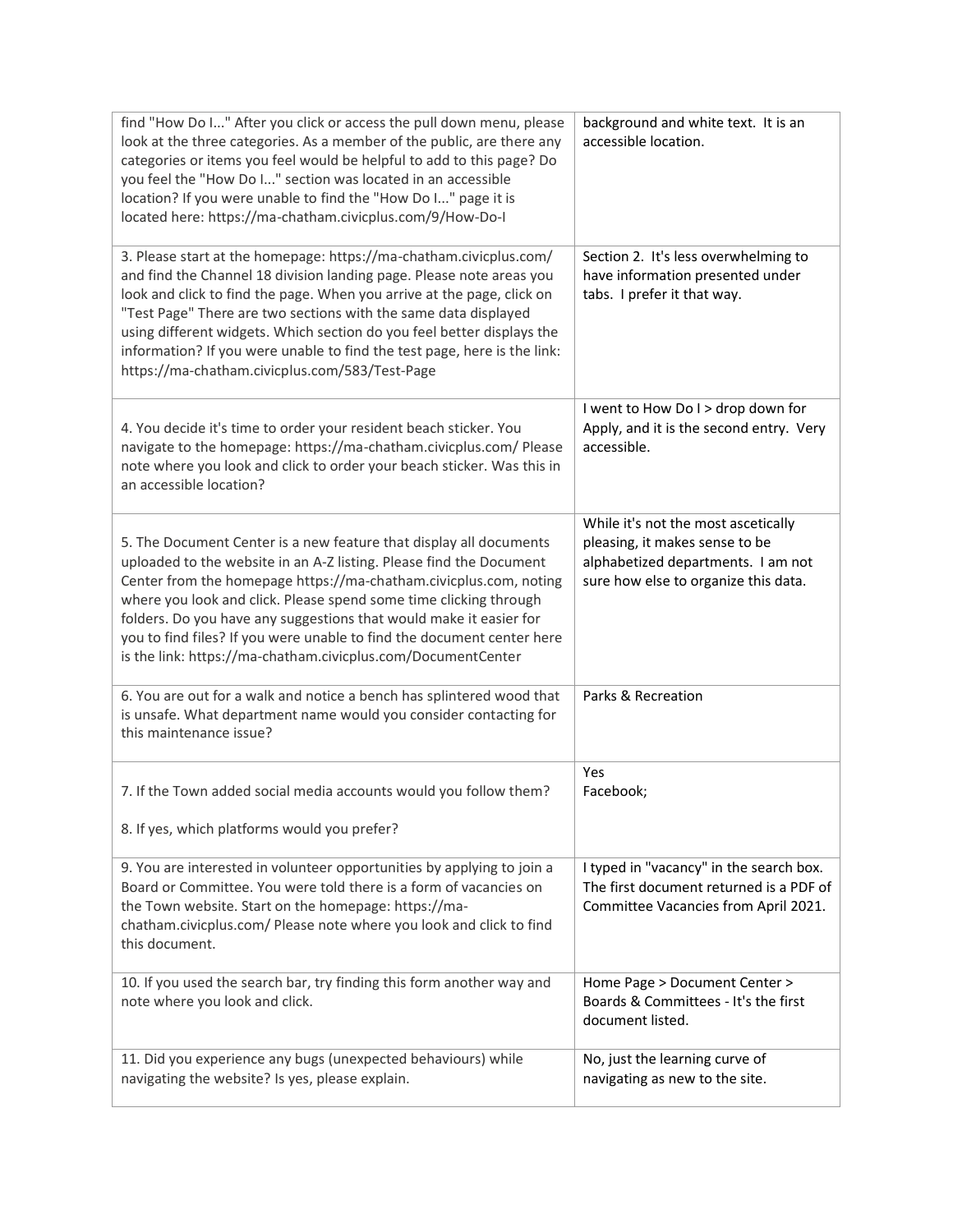| 12. Please share your overall experience with the new website.                | I like it and learned there is more than<br>one way to locate what you are<br>seeking. |
|-------------------------------------------------------------------------------|----------------------------------------------------------------------------------------|
| 13. Please leave any general comments and suggestions.                        | Thank you for involving residents in<br>this process.                                  |
| 14. Name and/or Email (if you would like to remain anonymous, leave<br>blank) | Laurie Phelan lauriep1234@gmail.com                                                    |

| ID: 11 Date: 6/7/21                                                                                                                                                                                                                                                                                                                                                                                                                                                                                                                                                                                                  |                                                                                                                                                                                                                                                                                                                                                                                                                                                                                                                                                                                                                                                                                                                               |  |
|----------------------------------------------------------------------------------------------------------------------------------------------------------------------------------------------------------------------------------------------------------------------------------------------------------------------------------------------------------------------------------------------------------------------------------------------------------------------------------------------------------------------------------------------------------------------------------------------------------------------|-------------------------------------------------------------------------------------------------------------------------------------------------------------------------------------------------------------------------------------------------------------------------------------------------------------------------------------------------------------------------------------------------------------------------------------------------------------------------------------------------------------------------------------------------------------------------------------------------------------------------------------------------------------------------------------------------------------------------------|--|
| Question                                                                                                                                                                                                                                                                                                                                                                                                                                                                                                                                                                                                             | Answer                                                                                                                                                                                                                                                                                                                                                                                                                                                                                                                                                                                                                                                                                                                        |  |
| 1. There is an important Committee meeting tonight discussing a<br>topic that you are interested in. You are wondering what time it's at,<br>so you navigate to the homepage: https://ma-<br>chatham.civicplus.com/ Please note where you look and click to find<br>this information. Was this information in an accessible location?                                                                                                                                                                                                                                                                                | MacBook Air with Safari:<br>I scrolled down to Meetings & Events. I<br>didn't see any meetings in that view, so I<br>clicked the View All Events button. I<br>didn't see any Committee Meetings on<br>the full June calendar view. I also clicked<br>the Months tab and didn't see any<br>Committee Meetings.<br>iPhone: I had the same experience.                                                                                                                                                                                                                                                                                                                                                                           |  |
| 2. Please navigate to the homepage: https://ma-<br>chatham.civicplus.com/ We've added a "How Do I" section to the<br>global navigation. First, please note the areas you look and click to<br>find "How Do I" After you click or access the pull down menu,<br>please look at the three categories. As a member of the public, are<br>there any categories or items you feel would be helpful to add to<br>this page? Do you feel the "How Do I" section was located in an<br>accessible location? If you were unable to find the "How Do I" page<br>it is located here: https://ma-chatham.civicplus.com/9/How-Do-I | I looked at the initial view of the home<br>page. No How Do I. Then I scrolled all<br>the way down to the bottom of the<br>home page twice. No How Do I. That<br>made me wonder where it is on the<br>current site so I looked, but it's wasn't<br>there, so apparently it's a new feature<br>and I was looking forward to it. I viewed<br>the home page a 3rd time and there it is<br>on the right! I don't know why I missed<br>it. I suppose if you had eye-tracking SW,<br>you might have seen me looking on the<br>left and middle as I was scrolling down.<br>The categories are good. I can't think of<br>any missing topics.<br>The iPhone experience was of course<br>different but the menu behaved as<br>expected. |  |
| 3. Please start at the homepage: https://ma-chatham.civicplus.com/<br>and find the Channel 18 division landing page. Please note areas you<br>look and click to find the page. When you arrive at the page, click on<br>"Test Page" There are two sections with the same data displayed<br>using different widgets. Which section do you feel better displays<br>the information? If you were unable to find the test page, here is the<br>link: https://ma-chatham.civicplus.com/583/Test-Page                                                                                                                      | I'm not a resident of Chatham so I don't<br>know what the Channel 18 division is. I<br>scrolled dwon the home page once,<br>then decided it must be under once of<br>the top horizonal main categories. I<br>found it under the 2nd category,<br>Departments. It seems that Channel 18<br>is where someone can view the town's<br>livestream and archived videos of town<br>govt. meetings, etc. On the test page, I                                                                                                                                                                                                                                                                                                          |  |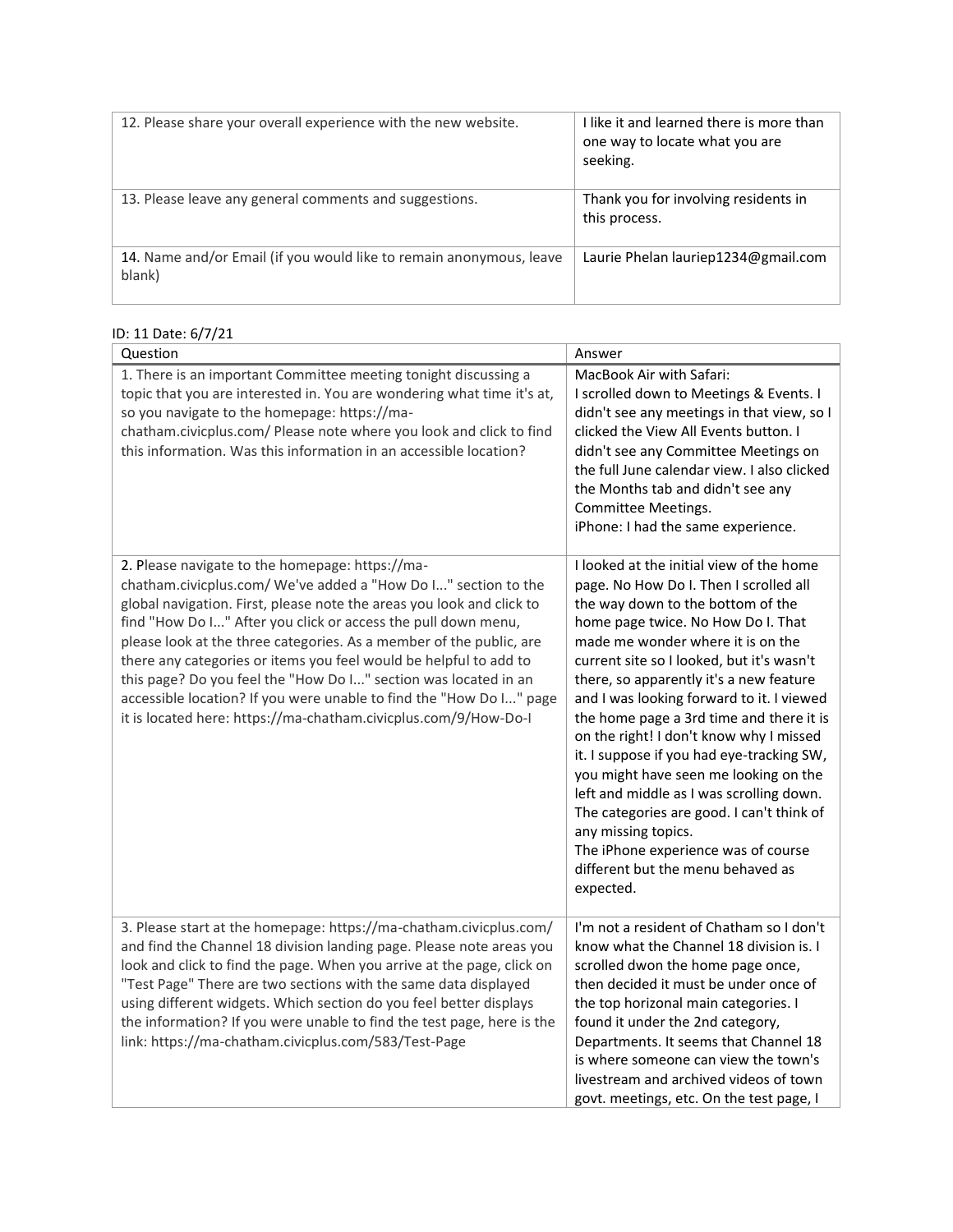|                                                                                                                                                                                                                                                                                                                                                                                                                                                                                                         | absolutely prefer the Section 2 display<br>on both my MacBook and iPhone.                                                                                                                                                                                                                                                                                                                                                                                                                                                                                                                                                                                                                                                                                                                                                |
|---------------------------------------------------------------------------------------------------------------------------------------------------------------------------------------------------------------------------------------------------------------------------------------------------------------------------------------------------------------------------------------------------------------------------------------------------------------------------------------------------------|--------------------------------------------------------------------------------------------------------------------------------------------------------------------------------------------------------------------------------------------------------------------------------------------------------------------------------------------------------------------------------------------------------------------------------------------------------------------------------------------------------------------------------------------------------------------------------------------------------------------------------------------------------------------------------------------------------------------------------------------------------------------------------------------------------------------------|
| 4. You decide it's time to order your resident beach sticker. You<br>navigate to the homepage: https://ma-chatham.civicplus.com/<br>Please note where you look and click to order your beach sticker.<br>Was this in an accessible location?                                                                                                                                                                                                                                                            | Beach sticker task. I recently looked up<br>beach stickers on the current site, so I<br>repeated my steps: I navigated to<br>Departments > Parks & Recreation ><br>Quick Links > 2021 Non-resident beach<br>parking permits, but that page (<br>https://chathamma.viewpointcloud.com<br>) is not ready yet. I also went to How Do<br>I > Pay Online > Beach & transfer station<br>stickers. I got a "You are now leaving our<br>site" popup, then the current site's<br>Beach & Transfer Stickers page opened.<br>Although not a resident, my family has<br>owned a vacation home in Chatham for<br>decades. I have never needed a sticker<br>because I only use our home during the<br>shoulder seasons. I've always been a bit<br>confused about resident vs. non-<br>resident stickers, but I've never needed<br>one. |
| 5. The Document Center is a new feature that display all documents<br>uploaded to the website in an A-Z listing. Please find the Document<br>Center from the homepage https://ma-chatham.civicplus.com,<br>noting where you look and click. Please spend some time clicking<br>through folders. Do you have any suggestions that would make it<br>easier for you to find files? If you were unable to find the document<br>center here is the link: https://ma-<br>chatham.civicplus.com/DocumentCenter | I found the Document Center button in<br>a a couple of seconds by scrolling down.<br>That is a fabulous organization of topics!<br>Kudos to the person who masterminded<br>it!                                                                                                                                                                                                                                                                                                                                                                                                                                                                                                                                                                                                                                           |
| 6. You are out for a walk and notice a bench has splintered wood<br>that is unsafe. What department name would you consider<br>contacting for this maintenance issue?                                                                                                                                                                                                                                                                                                                                   | Parks & Recreation                                                                                                                                                                                                                                                                                                                                                                                                                                                                                                                                                                                                                                                                                                                                                                                                       |
| 7. If the Town added social media accounts would you follow them?<br>8. If yes, which platforms would you prefer?                                                                                                                                                                                                                                                                                                                                                                                       | Yes<br>Facebook;                                                                                                                                                                                                                                                                                                                                                                                                                                                                                                                                                                                                                                                                                                                                                                                                         |
|                                                                                                                                                                                                                                                                                                                                                                                                                                                                                                         |                                                                                                                                                                                                                                                                                                                                                                                                                                                                                                                                                                                                                                                                                                                                                                                                                          |
| 9. You are interested in volunteer opportunities by applying to join a<br>Board or Committee. You were told there is a form of vacancies on<br>the Town website. Start on the homepage: https://ma-<br>chatham.civicplus.com/ Please note where you look and click to find<br>this document.                                                                                                                                                                                                            | I looked under the top horizonal main<br>categories: Community. Didn't find<br>Volunteer Opportunities. I scrolled to<br>the bottom of the home page. Didn't<br>find Volunteer Opportunities. I clicked<br>Vew All News. Didn't find Volunteer<br>Opportunities. Finally, I used the Search<br>to find it.                                                                                                                                                                                                                                                                                                                                                                                                                                                                                                               |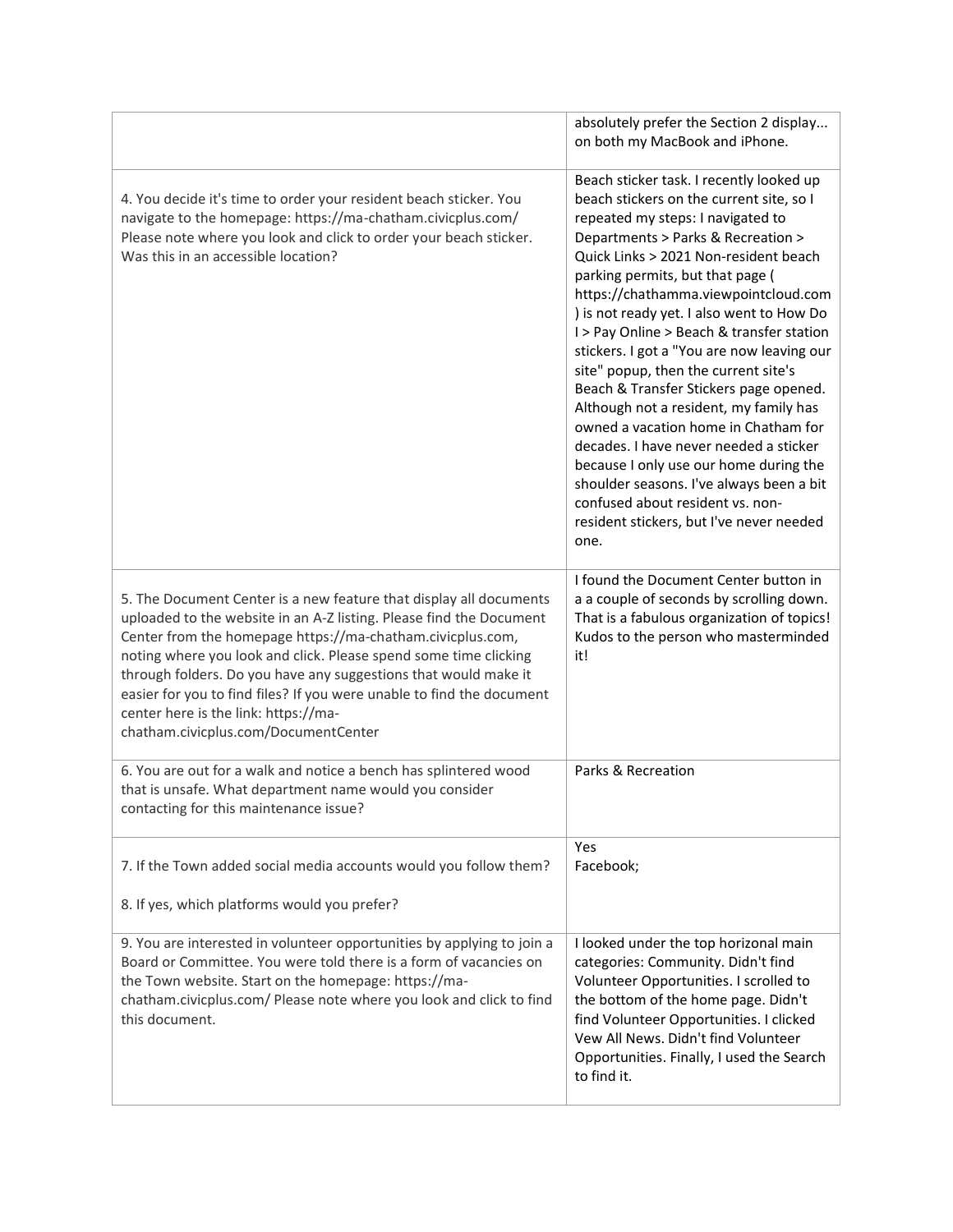| 10. If you used the search bar, try finding this form another way and<br>note where you look and click.          | I didn't resort to the Search until after<br>trying other links that didn't pan out.                                                                                                                             |
|------------------------------------------------------------------------------------------------------------------|------------------------------------------------------------------------------------------------------------------------------------------------------------------------------------------------------------------|
| 11. Did you experience any bugs (unexpected behaviours) while<br>navigating the website? Is yes, please explain. | The home page main image (aka the<br>Hero image) takes a second to load.                                                                                                                                         |
| 12. Please share your overall experience with the new website.                                                   | Overall, a good experience. For the<br>question about social media, if I could<br>have ranked my responses, I'd pick<br>Twitter after FaceBook. FB has been<br>intermittently on my sh*t list this past<br>year. |
| 13. Please leave any general comments and suggestions.                                                           | You might consider reducing the height<br>of the main image on the home page.                                                                                                                                    |
| 14. Name and/or Email (if you would like to remain anonymous,<br>leave blank)                                    | Debra Jacobson -<br>debj@marineantiques.com - retired<br>web content developer / site maintainer                                                                                                                 |

#### ID: 12 Date: 6/9/21

| Question                                                                                                                                                                                                                                                                                                                                                                                                                                                                                                                                                                                                             | Answer                                                                                                                                                                      |
|----------------------------------------------------------------------------------------------------------------------------------------------------------------------------------------------------------------------------------------------------------------------------------------------------------------------------------------------------------------------------------------------------------------------------------------------------------------------------------------------------------------------------------------------------------------------------------------------------------------------|-----------------------------------------------------------------------------------------------------------------------------------------------------------------------------|
| 1. There is an important Committee meeting tonight discussing a topic<br>that you are interested in. You are wondering what time it's at, so you<br>navigate to the homepage: https://ma-chatham.civicplus.com/ Please<br>note where you look and click to find this information. Was this<br>information in an accessible location?                                                                                                                                                                                                                                                                                 | I scrolled down to meetings and<br>events. Then clicked on the calendar.<br>Yes the information was in an<br>accessible location. Nicely laid out!                          |
| 2. Please navigate to the homepage: https://ma-<br>chatham.civicplus.com/ We've added a "How Do I" section to the<br>global navigation. First, please note the areas you look and click to<br>find "How Do I" After you click or access the pull down menu, please<br>look at the three categories. As a member of the public, are there any<br>categories or items you feel would be helpful to add to this page? Do<br>you feel the "How Do I" section was located in an accessible<br>location? If you were unable to find the "How Do I" page it is<br>located here: https://ma-chatham.civicplus.com/9/How-Do-I | Yes, the "how do I" section was located<br>in an accessible location. And no, I<br>didn't see any categories that were<br>missing. Nice work!                               |
| 3. Please start at the homepage: https://ma-chatham.civicplus.com/<br>and find the Channel 18 division landing page. Please note areas you<br>look and click to find the page. When you arrive at the page, click on<br>"Test Page" There are two sections with the same data displayed<br>using different widgets. Which section do you feel better displays the<br>information? If you were unable to find the test page, here is the link:<br>https://ma-chatham.civicplus.com/583/Test-Page                                                                                                                      | I scrolled down and clicked on the<br>"Meeting Videos" circle above<br>"meetings & events". I like the widget<br>images.                                                    |
| 4. You decide it's time to order your resident beach sticker. You<br>navigate to the homepage: https://ma-chatham.civicplus.com/ Please<br>note where you look and click to order your beach sticker. Was this in<br>an accessible location?                                                                                                                                                                                                                                                                                                                                                                         | I clicked on the "Community" tab in<br>the top bar. Then clicked under the<br>Residents column on "beaches,<br>boating, and shellfish". Yes, this was<br>easily accessible. |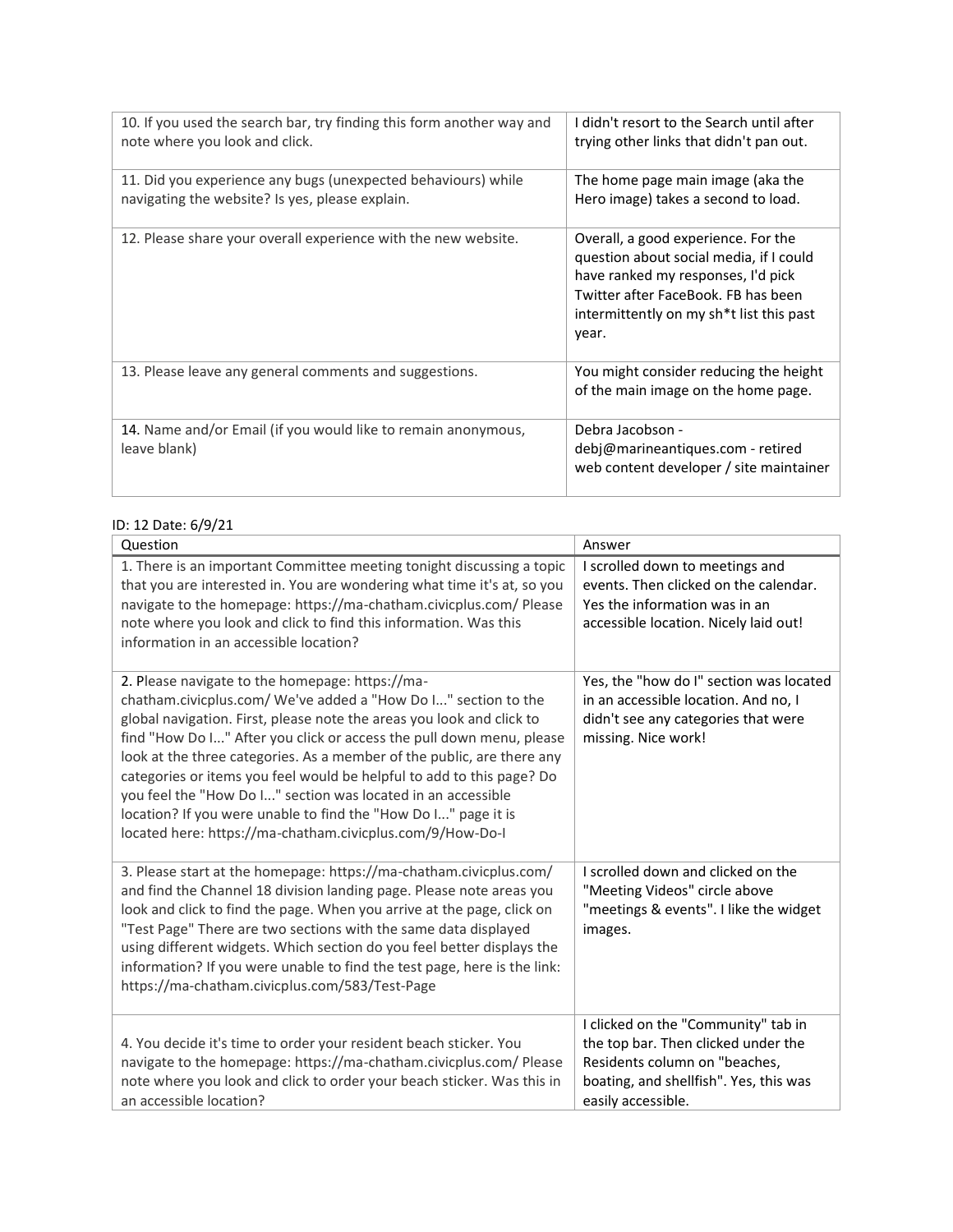| 5. The Document Center is a new feature that display all documents<br>uploaded to the website in an A-Z listing. Please find the Document<br>Center from the homepage https://ma-chatham.civicplus.com, noting<br>where you look and click. Please spend some time clicking through<br>folders. Do you have any suggestions that would make it easier for<br>you to find files? If you were unable to find the document center here<br>is the link: https://ma-chatham.civicplus.com/DocumentCenter | Overall, the document center looks<br>great. One issues is that when I scroll<br>down the left-side column and click,<br>say Public Works - Highway Division,<br>then all the relevant files show up on<br>the right-side column but I can't see<br>them right away. I have to scroll up to<br>see them. I would be ideal if wherever<br>I clicked on the left-side, I could see<br>the related files on the right side<br>immediately.                                                                                                                                                                            |
|-----------------------------------------------------------------------------------------------------------------------------------------------------------------------------------------------------------------------------------------------------------------------------------------------------------------------------------------------------------------------------------------------------------------------------------------------------------------------------------------------------|--------------------------------------------------------------------------------------------------------------------------------------------------------------------------------------------------------------------------------------------------------------------------------------------------------------------------------------------------------------------------------------------------------------------------------------------------------------------------------------------------------------------------------------------------------------------------------------------------------------------|
| 6. You are out for a walk and notice a bench has splintered wood that<br>is unsafe. What department name would you consider contacting for<br>this maintenance issue?                                                                                                                                                                                                                                                                                                                               | Parks & Recreation                                                                                                                                                                                                                                                                                                                                                                                                                                                                                                                                                                                                 |
| 7. If the Town added social media accounts would you follow them?                                                                                                                                                                                                                                                                                                                                                                                                                                   | Yes<br>Facebook;                                                                                                                                                                                                                                                                                                                                                                                                                                                                                                                                                                                                   |
| 8. If yes, which platforms would you prefer?                                                                                                                                                                                                                                                                                                                                                                                                                                                        |                                                                                                                                                                                                                                                                                                                                                                                                                                                                                                                                                                                                                    |
| 9. You are interested in volunteer opportunities by applying to join a<br>Board or Committee. You were told there is a form of vacancies on<br>the Town website. Start on the homepage: https://ma-<br>chatham.civicplus.com/ Please note where you look and click to find<br>this document.                                                                                                                                                                                                        | I first hovered over the "Government"<br>tab on the top bar but didn't see<br>anything right away. Then I hovered<br>over the "Community" tab but again<br>didn't see anything. Then I hovered<br>over the "How do I" tab and clicked<br>"committee vacancies".                                                                                                                                                                                                                                                                                                                                                    |
| 10. If you used the search bar, try finding this form another way and<br>note where you look and click.                                                                                                                                                                                                                                                                                                                                                                                             | I didn't use the search bar.                                                                                                                                                                                                                                                                                                                                                                                                                                                                                                                                                                                       |
| 11. Did you experience any bugs (unexpected behaviours) while<br>navigating the website? Is yes, please explain.                                                                                                                                                                                                                                                                                                                                                                                    | Nope.                                                                                                                                                                                                                                                                                                                                                                                                                                                                                                                                                                                                              |
| 12. Please share your overall experience with the new website.                                                                                                                                                                                                                                                                                                                                                                                                                                      | Overall, my experience was a very<br>good one. The layout was very intuitive<br>for me and easy to navigate.<br>Aesthetically it looks clean and<br>interesting. My one aesthetic<br>suggestion is to avoid busy and/or low-<br>quality photos wherever possible. One<br>example is toward the bottom of the<br>homepage under "News and Updates".<br>The photos and images, like the<br>windmill and zoning image, are very<br>busy and detract from their related<br>text. I would suggest using icon<br>graphics wherever possible similar to<br>the ones used in the Help Center<br>bubbles. Those look great! |